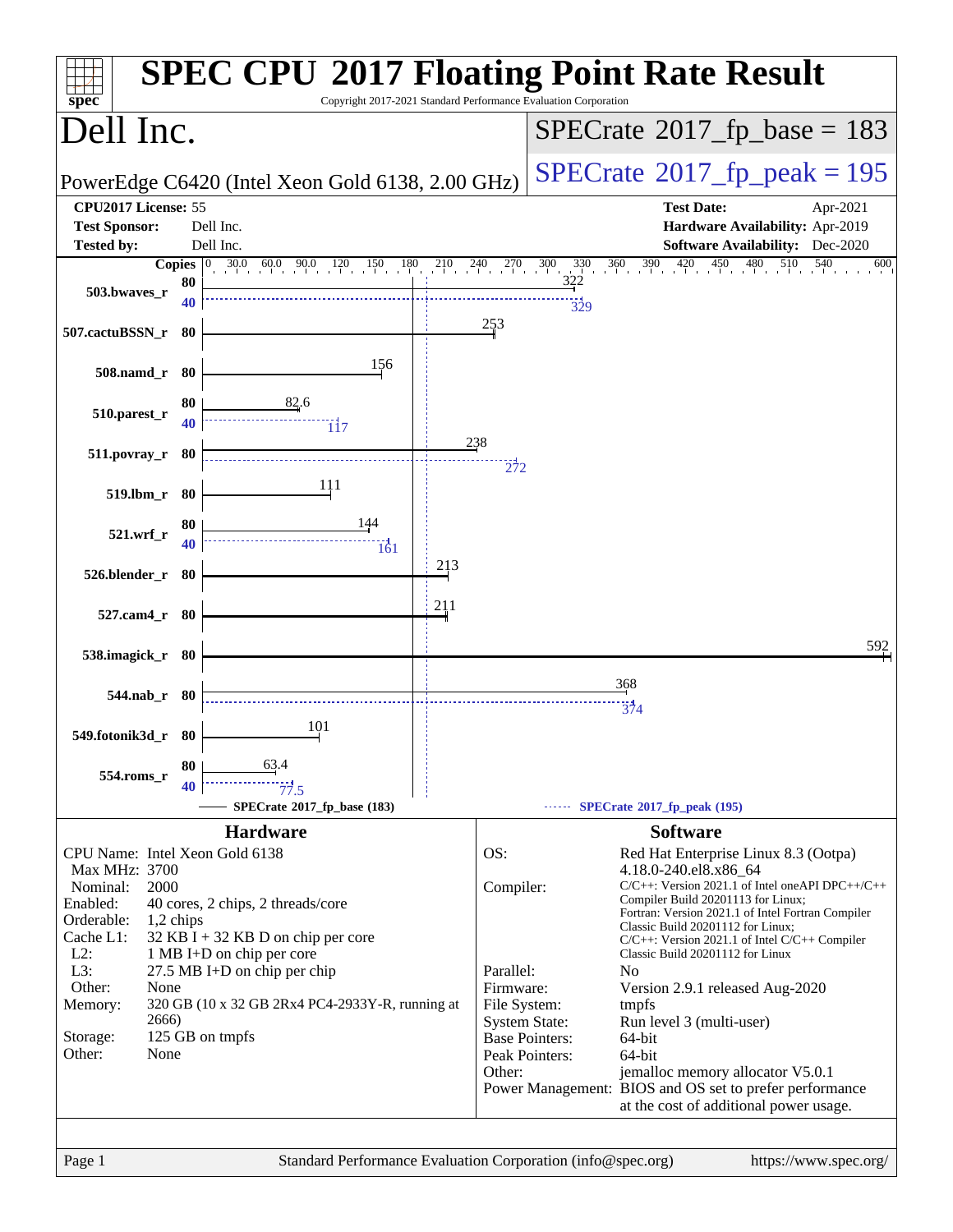| <b>SPEC CPU®2017 Floating Point Rate Result</b>                                    |                                          |                |              |                |              |                |       |               |                |                                       |                |              |                                        |              |
|------------------------------------------------------------------------------------|------------------------------------------|----------------|--------------|----------------|--------------|----------------|-------|---------------|----------------|---------------------------------------|----------------|--------------|----------------------------------------|--------------|
| spec<br>Copyright 2017-2021 Standard Performance Evaluation Corporation            |                                          |                |              |                |              |                |       |               |                |                                       |                |              |                                        |              |
| Dell Inc.                                                                          |                                          |                |              |                |              |                |       |               |                | $SPECrate^{\circ}2017_fp\_base = 183$ |                |              |                                        |              |
| $SPECrate@2017_fp\_peak = 195$<br>PowerEdge C6420 (Intel Xeon Gold 6138, 2.00 GHz) |                                          |                |              |                |              |                |       |               |                |                                       |                |              |                                        |              |
| CPU2017 License: 55<br><b>Test Date:</b><br>Apr-2021                               |                                          |                |              |                |              |                |       |               |                |                                       |                |              |                                        |              |
| <b>Test Sponsor:</b>                                                               | Dell Inc.                                |                |              |                |              |                |       |               |                |                                       |                |              | Hardware Availability: Apr-2019        |              |
| <b>Tested by:</b>                                                                  | Dell Inc.                                |                |              |                |              |                |       |               |                |                                       |                |              | <b>Software Availability:</b> Dec-2020 |              |
| <b>Results Table</b>                                                               |                                          |                |              |                |              |                |       |               |                |                                       |                |              |                                        |              |
|                                                                                    |                                          |                |              | <b>Base</b>    |              |                |       |               |                |                                       | <b>Peak</b>    |              |                                        |              |
| <b>Benchmark</b>                                                                   | <b>Copies</b>                            | <b>Seconds</b> | <b>Ratio</b> | <b>Seconds</b> | <b>Ratio</b> | <b>Seconds</b> | Ratio | <b>Copies</b> | <b>Seconds</b> | <b>Ratio</b>                          | <b>Seconds</b> | <b>Ratio</b> | <b>Seconds</b>                         | <b>Ratio</b> |
| 503.bwayes r                                                                       | 80                                       | 2489           | 322          | 2482           | 323          |                |       | 40            | 1218           | 329                                   | 1216           | 330          |                                        |              |
| 507.cactuBSSN r                                                                    | 80                                       | 399            | 254          | 401            | 253          |                |       | 80            | 399            | 254                                   | 401            | 253          |                                        |              |
| 508.namd r                                                                         | 80                                       | 488            | 156          | 488            | 156          |                |       | 80            | 488            | 156                                   | 488            | 156          |                                        |              |
| 510.parest_r                                                                       | 80                                       | 2532           | 82.6         | 2501           | 83.7         |                |       | 40            | 891            | <b>117</b>                            | 888            | 118          |                                        |              |
| 511.povray_r                                                                       | 80                                       | 784            | 238          | 784            | 238          |                |       | 80            | 685            | 273                                   | 686            | 272          |                                        |              |
| 519.lbm r                                                                          | 80                                       | 761            | 111          | 758            | 111          |                |       | 80            | <u>761</u>     | <b>111</b>                            | 758            | 111          |                                        |              |
| $521$ .wrf r                                                                       | 80                                       | 1246           | 144          | 1241           | 144          |                |       | 40            | 554            | 162                                   | 556            | <b>161</b>   |                                        |              |
| 526.blender r                                                                      | 80                                       | 572            | 213          | 571            | 213          |                |       | 80            | 572            | 213                                   | 571            | 213          |                                        |              |
| 527.cam4 r                                                                         | 80                                       | 658            | 213          | 664            | 211          |                |       | 80            | 658            | 213                                   | 664            | 211          |                                        |              |
| 538.imagick_r                                                                      | 80                                       | 336            | 592          | 333            | 598          |                |       | 80            | 336            | 592                                   | 333            | 598          |                                        |              |
| 544.nab_r                                                                          | 80                                       | 365            | 368          | 365            | 368          |                |       | 80            | 360            | 374                                   | 360            | 375          |                                        |              |
| 549.fotonik3d r                                                                    | 80                                       | 3082           | 101          | 3087           | 101          |                |       | 80            | 3082           | 101                                   | 3087           | <b>101</b>   |                                        |              |
| $554$ .roms r                                                                      | 80                                       | 2004           | 63.4         | 2000           | 63.6         |                |       | 40            | 820            | 77.5                                  | 811            | 78.3         |                                        |              |
| $SPECrate^*2017_fp\_base =$<br>183                                                 |                                          |                |              |                |              |                |       |               |                |                                       |                |              |                                        |              |
|                                                                                    | $SPECrate^{\circ}2017$ _fp_peak =<br>195 |                |              |                |              |                |       |               |                |                                       |                |              |                                        |              |

Results appear in the [order in which they were run.](http://www.spec.org/auto/cpu2017/Docs/result-fields.html#RunOrder) Bold underlined text [indicates a median measurement.](http://www.spec.org/auto/cpu2017/Docs/result-fields.html#Median)

#### **[Submit Notes](http://www.spec.org/auto/cpu2017/Docs/result-fields.html#SubmitNotes)**

 The numactl mechanism was used to bind copies to processors. The config file option 'submit' was used to generate numactl commands to bind each copy to a specific processor. For details, please see the config file.

### **[Operating System Notes](http://www.spec.org/auto/cpu2017/Docs/result-fields.html#OperatingSystemNotes)**

Stack size set to unlimited using "ulimit -s unlimited"

#### **[Environment Variables Notes](http://www.spec.org/auto/cpu2017/Docs/result-fields.html#EnvironmentVariablesNotes)**

Environment variables set by runcpu before the start of the run: LD\_LIBRARY\_PATH = "/mnt/ramdisk/cpu2017-1.1.7-ic2021.1/lib/intel64:/mnt/ramdisk/cpu2017-1. 1.7-ic2021.1/je5.0.1-64" MALLOC\_CONF = "retain:true"

#### **[General Notes](http://www.spec.org/auto/cpu2017/Docs/result-fields.html#GeneralNotes)**

 Binaries compiled on a system with 1x Intel Core i9-7980XE CPU + 64GB RAM memory using Red Hat Enterprise Linux 8.1

**(Continued on next page)**

Page 2 Standard Performance Evaluation Corporation [\(info@spec.org\)](mailto:info@spec.org) <https://www.spec.org/>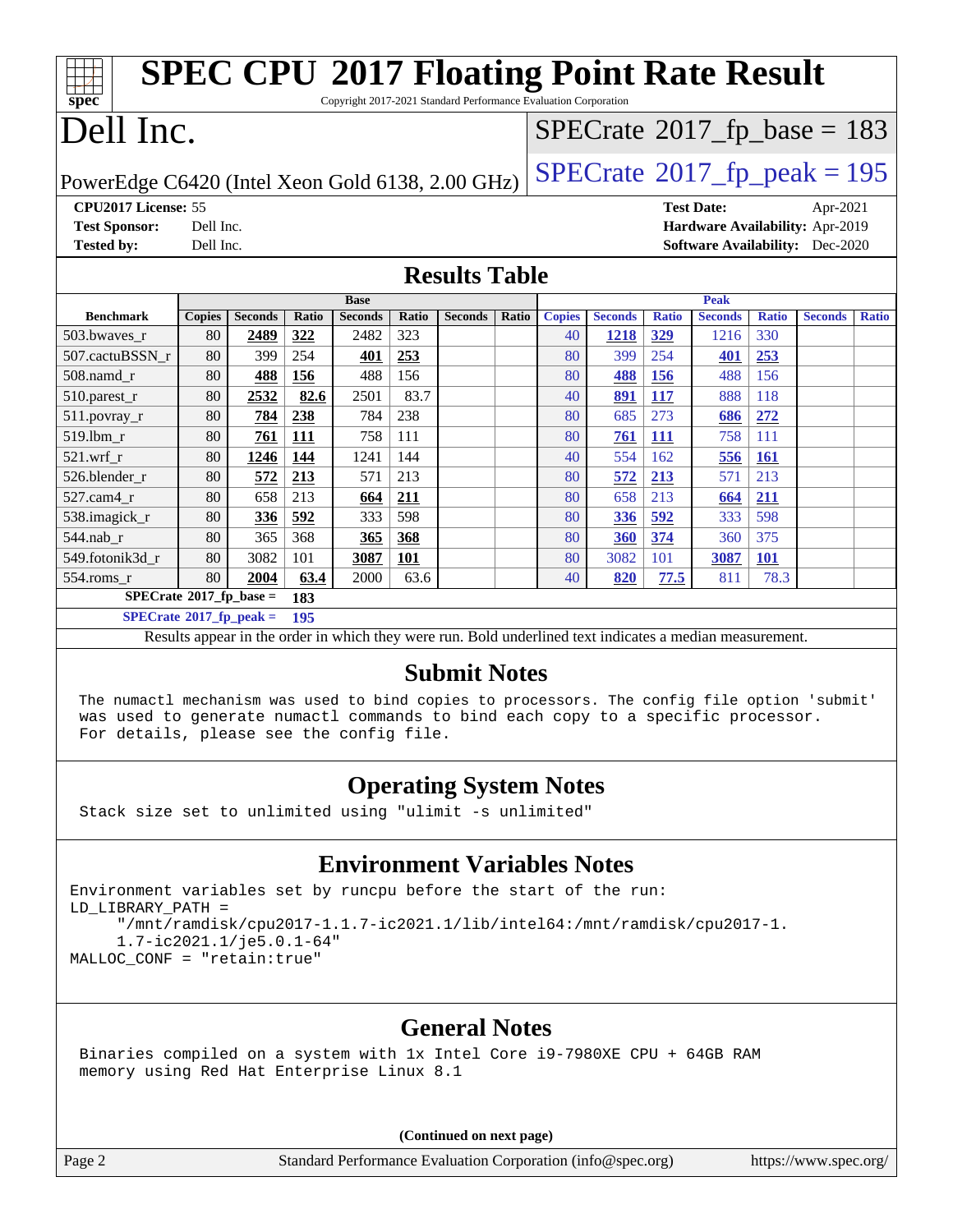| <b>SPEC CPU®2017 Floating Point Rate Result</b>                                                                                                                                                                                                                                                                                                                                                                                                                                                  |                                                                           |
|--------------------------------------------------------------------------------------------------------------------------------------------------------------------------------------------------------------------------------------------------------------------------------------------------------------------------------------------------------------------------------------------------------------------------------------------------------------------------------------------------|---------------------------------------------------------------------------|
| spec <sup>®</sup><br>Copyright 2017-2021 Standard Performance Evaluation Corporation<br>Dell Inc.                                                                                                                                                                                                                                                                                                                                                                                                | $SPECrate^{\circ}2017$ fp base = 183                                      |
| PowerEdge C6420 (Intel Xeon Gold 6138, 2.00 GHz)                                                                                                                                                                                                                                                                                                                                                                                                                                                 | $SPECrate^{\circledcirc}2017_fp\_peak = 195$                              |
| CPU2017 License: 55                                                                                                                                                                                                                                                                                                                                                                                                                                                                              | <b>Test Date:</b><br>Apr-2021                                             |
| <b>Test Sponsor:</b><br>Dell Inc.<br><b>Tested by:</b><br>Dell Inc.                                                                                                                                                                                                                                                                                                                                                                                                                              | Hardware Availability: Apr-2019<br><b>Software Availability:</b> Dec-2020 |
| <b>General Notes (Continued)</b>                                                                                                                                                                                                                                                                                                                                                                                                                                                                 |                                                                           |
| Yes: The test sponsor attests, as of date of publication, that CVE-2017-5754 (Meltdown)<br>is mitigated in the system as tested and documented.<br>Yes: The test sponsor attests, as of date of publication, that CVE-2017-5753 (Spectre variant 1)<br>is mitigated in the system as tested and documented.                                                                                                                                                                                      |                                                                           |
| Yes: The test sponsor attests, as of date of publication, that CVE-2017-5715 (Spectre variant 2)<br>is mitigated in the system as tested and documented.                                                                                                                                                                                                                                                                                                                                         |                                                                           |
| Transparent Huge Pages enabled by default<br>Prior to runcpu invocation<br>Filesystem page cache synced and cleared with:<br>/proc/sys/vm/drop_caches<br>sync; echo 3><br>runcpu command invoked through numactl i.e.:<br>numactl --interleave=all runcpu <etc><br/>jemalloc, a general purpose malloc implementation<br/>built with the RedHat Enterprise 7.5, and the system compiler gcc 4.8.5<br/>sources available from jemalloc.net or https://github.com/jemalloc/jemalloc/releases</etc> |                                                                           |
| <b>Platform Notes</b>                                                                                                                                                                                                                                                                                                                                                                                                                                                                            |                                                                           |
| BIOS settings:<br>Sub NUMA Cluster : 2-Way Clustering<br>Virtualization Technology : Disabled                                                                                                                                                                                                                                                                                                                                                                                                    |                                                                           |
| System Profile : Custom<br>CPU Power Management : Maximum Pertormance                                                                                                                                                                                                                                                                                                                                                                                                                            |                                                                           |
| C1E : Disabled                                                                                                                                                                                                                                                                                                                                                                                                                                                                                   |                                                                           |
| C States : Autonomous                                                                                                                                                                                                                                                                                                                                                                                                                                                                            |                                                                           |
| Memory Patrol Scrub: Disabled<br>Energy Efficiency Policy : Performance                                                                                                                                                                                                                                                                                                                                                                                                                          |                                                                           |
| CPU Interconnect Bus Link                                                                                                                                                                                                                                                                                                                                                                                                                                                                        |                                                                           |
| Power Management : Disabled                                                                                                                                                                                                                                                                                                                                                                                                                                                                      |                                                                           |
| Sysinfo program /mnt/ramdisk/cpu2017-1.1.7-ic2021.1/bin/sysinfo<br>Rev: r6538 of 2020-09-24 e8664e66d2d7080afeaa89d4b38e2f1c<br>running on localhost.localdomain Tue Apr 27 01:23:52 2021                                                                                                                                                                                                                                                                                                        |                                                                           |
| SUT (System Under Test) info as seen by some common utilities.<br>For more information on this section, see<br>https://www.spec.org/cpu2017/Docs/config.html#sysinfo                                                                                                                                                                                                                                                                                                                             |                                                                           |
| From /proc/cpuinfo<br>model name : Intel(R) Xeon(R) Gold 6138 CPU @ 2.00GHz<br>2 "physical id"s (chips)<br>80 "processors"                                                                                                                                                                                                                                                                                                                                                                       |                                                                           |
| cores, siblings (Caution: counting these is hw and system dependent. The following                                                                                                                                                                                                                                                                                                                                                                                                               |                                                                           |
| (Continued on next page)                                                                                                                                                                                                                                                                                                                                                                                                                                                                         |                                                                           |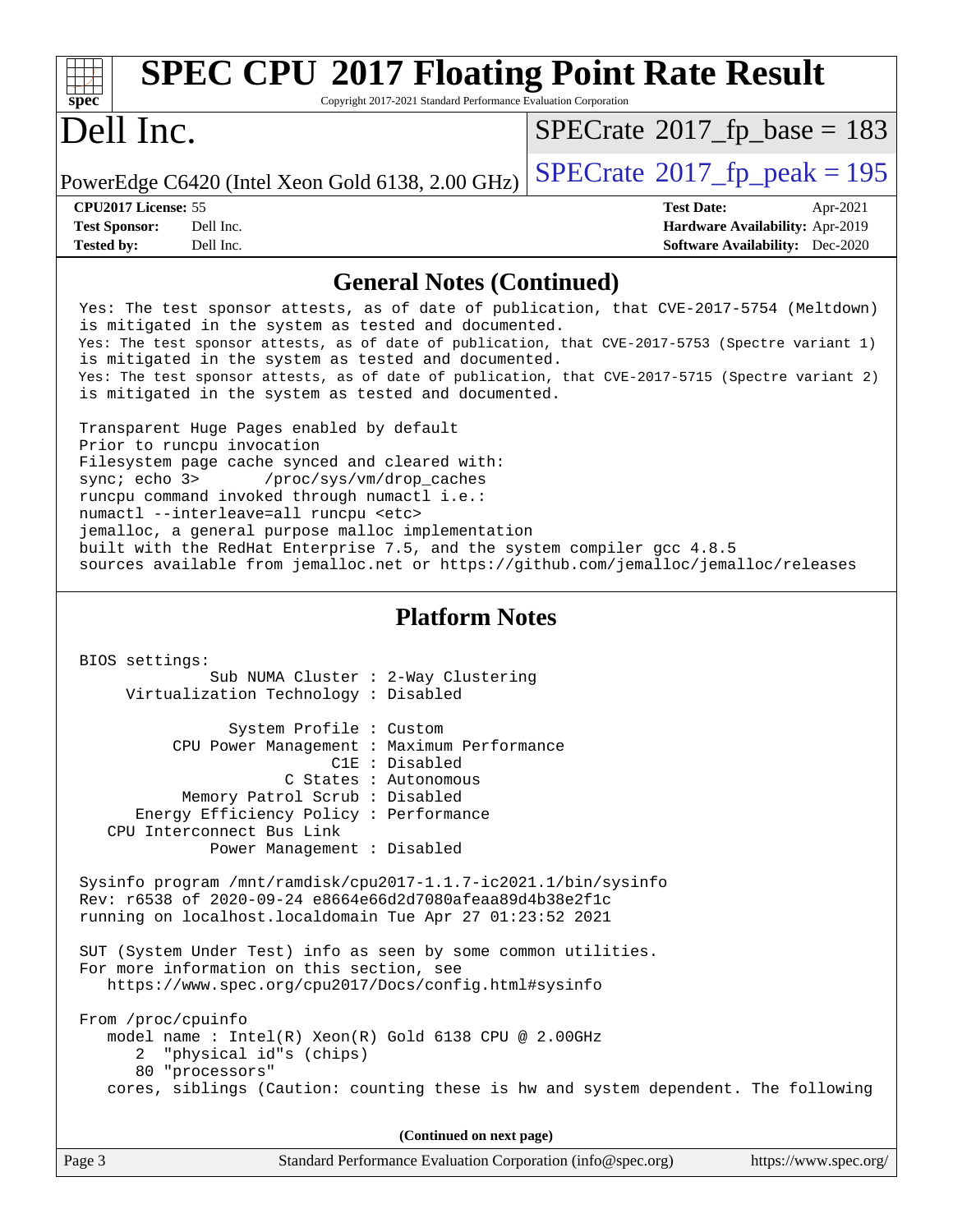| $spec^*$                                                                                                                                                                                                                                                                                                                                                                                                                                                                                                                                                                                                                                                                          | Copyright 2017-2021 Standard Performance Evaluation Corporation                                                                                                                   | <b>SPEC CPU®2017 Floating Point Rate Result</b>                                                                                                                                                                                                                                                                                                                                                                                                                                              |                                                                                |  |  |  |  |
|-----------------------------------------------------------------------------------------------------------------------------------------------------------------------------------------------------------------------------------------------------------------------------------------------------------------------------------------------------------------------------------------------------------------------------------------------------------------------------------------------------------------------------------------------------------------------------------------------------------------------------------------------------------------------------------|-----------------------------------------------------------------------------------------------------------------------------------------------------------------------------------|----------------------------------------------------------------------------------------------------------------------------------------------------------------------------------------------------------------------------------------------------------------------------------------------------------------------------------------------------------------------------------------------------------------------------------------------------------------------------------------------|--------------------------------------------------------------------------------|--|--|--|--|
| Dell Inc.                                                                                                                                                                                                                                                                                                                                                                                                                                                                                                                                                                                                                                                                         |                                                                                                                                                                                   | $SPECrate^{\circ}2017$ _fp_base = 183                                                                                                                                                                                                                                                                                                                                                                                                                                                        |                                                                                |  |  |  |  |
| PowerEdge C6420 (Intel Xeon Gold 6138, 2.00 GHz)                                                                                                                                                                                                                                                                                                                                                                                                                                                                                                                                                                                                                                  |                                                                                                                                                                                   | $SPECTate@2017fr peak = 195$                                                                                                                                                                                                                                                                                                                                                                                                                                                                 |                                                                                |  |  |  |  |
| CPU2017 License: 55<br><b>Test Sponsor:</b><br>Dell Inc.<br>Dell Inc.<br><b>Tested by:</b>                                                                                                                                                                                                                                                                                                                                                                                                                                                                                                                                                                                        |                                                                                                                                                                                   | <b>Test Date:</b>                                                                                                                                                                                                                                                                                                                                                                                                                                                                            | Apr-2021<br>Hardware Availability: Apr-2019<br>Software Availability: Dec-2020 |  |  |  |  |
| <b>Platform Notes (Continued)</b>                                                                                                                                                                                                                                                                                                                                                                                                                                                                                                                                                                                                                                                 |                                                                                                                                                                                   |                                                                                                                                                                                                                                                                                                                                                                                                                                                                                              |                                                                                |  |  |  |  |
| excerpts from /proc/cpuinfo might not be reliable. Use with caution.)<br>cpu cores $: 20$<br>siblings : 40<br>From 1scpu:<br>Architecture:<br>$CPU$ op-mode(s):<br>Byte Order:<br>CPU(s):<br>80<br>On-line CPU(s) list: $0-79$<br>Thread(s) per core:<br>2<br>Core(s) per socket:<br>20<br>2<br>Socket(s):<br>NUMA $node(s):$<br>4<br>Vendor ID:<br>CPU family:<br>6<br>Model:<br>85<br>Model name:<br>Stepping:<br>4<br>CPU MHz:<br>$CPU$ max $MHz:$<br>CPU min MHz:<br>BogoMIPS:<br>Virtualization:<br>$VT - x$<br>32K<br>Lld cache:<br>Lli cache:<br>32K<br>L2 cache:<br>L3 cache:<br>NUMA node0 CPU(s):<br>NUMA nodel CPU(s):<br>NUMA $node2$ $CPU(s):$<br>NUMA node3 CPU(s): | x86_64<br>$32$ -bit, $64$ -bit<br>Little Endian<br>GenuineIntel<br>$Intel(R) Xeon(R) Gold 6138 CPU @ 2.00GHz$<br>3029.614<br>3700.0000<br>1000.0000<br>4000.00<br>1024K<br>28160K | physical 0: cores 0 1 2 3 4 8 9 10 11 12 16 17 18 19 20 24 25 26 27 28<br>physical 1: cores 0 1 2 3 4 8 9 10 11 12 16 17 18 19 20 24 25 26 27 28<br>0, 4, 8, 12, 16, 20, 24, 28, 32, 36, 40, 44, 48, 52, 56, 60, 64, 68, 72, 76<br>1, 5, 9, 13, 17, 21, 25, 29, 33, 37, 41, 45, 49, 53, 57, 61, 65, 69, 73, 77<br>2, 6, 10, 14, 18, 22, 26, 30, 34, 38, 42, 46, 50, 54, 58, 62, 66, 70, 74, 78<br>3, 7, 11, 15, 19, 23, 27, 31, 35, 39, 43, 47, 51, 55, 59, 63, 67, 71, 75, 79               |                                                                                |  |  |  |  |
| Flags:<br>pat pse36 clflush dts acpi mmx fxsr sse sse2 ss ht tm pbe syscall nx pdpelgb rdtscp<br>lm constant_tsc art arch_perfmon pebs bts rep_good nopl xtopology nonstop_tsc cpuid<br>aperfmperf pni pclmulqdq dtes64 monitor ds_cpl vmx smx est tm2 ssse3 sdbg fma cx16<br>cqm_llc cqm_occup_llc cqm_mbm_total cqm_mbm_local dtherm ida arat pln pts pku ospke<br>md_clear flush_l1d                                                                                                                                                                                                                                                                                           |                                                                                                                                                                                   | fpu vme de pse tsc msr pae mce cx8 apic sep mtrr pge mca cmov<br>xtpr pdcm pcid dca sse4_1 sse4_2 x2apic movbe popcnt tsc_deadline_timer aes xsave<br>avx f16c rdrand lahf_lm abm 3dnowprefetch cpuid_fault epb cat_13 cdp_13<br>invpcid_single pti intel_ppin ssbd mba ibrs ibpb stibp fsgsbase tsc_adjust bmil hle<br>avx2 smep bmi2 erms invpcid rtm cqm mpx rdt_a avx512f avx512dq rdseed adx smap<br>clflushopt clwb intel_pt avx512cd avx512bw avx512vl xsaveopt xsavec xgetbv1 xsaves |                                                                                |  |  |  |  |
| /proc/cpuinfo cache data                                                                                                                                                                                                                                                                                                                                                                                                                                                                                                                                                                                                                                                          |                                                                                                                                                                                   |                                                                                                                                                                                                                                                                                                                                                                                                                                                                                              |                                                                                |  |  |  |  |
|                                                                                                                                                                                                                                                                                                                                                                                                                                                                                                                                                                                                                                                                                   | (Continued on next page)                                                                                                                                                          |                                                                                                                                                                                                                                                                                                                                                                                                                                                                                              |                                                                                |  |  |  |  |
| Page 4                                                                                                                                                                                                                                                                                                                                                                                                                                                                                                                                                                                                                                                                            | Standard Performance Evaluation Corporation (info@spec.org)                                                                                                                       |                                                                                                                                                                                                                                                                                                                                                                                                                                                                                              | https://www.spec.org/                                                          |  |  |  |  |

I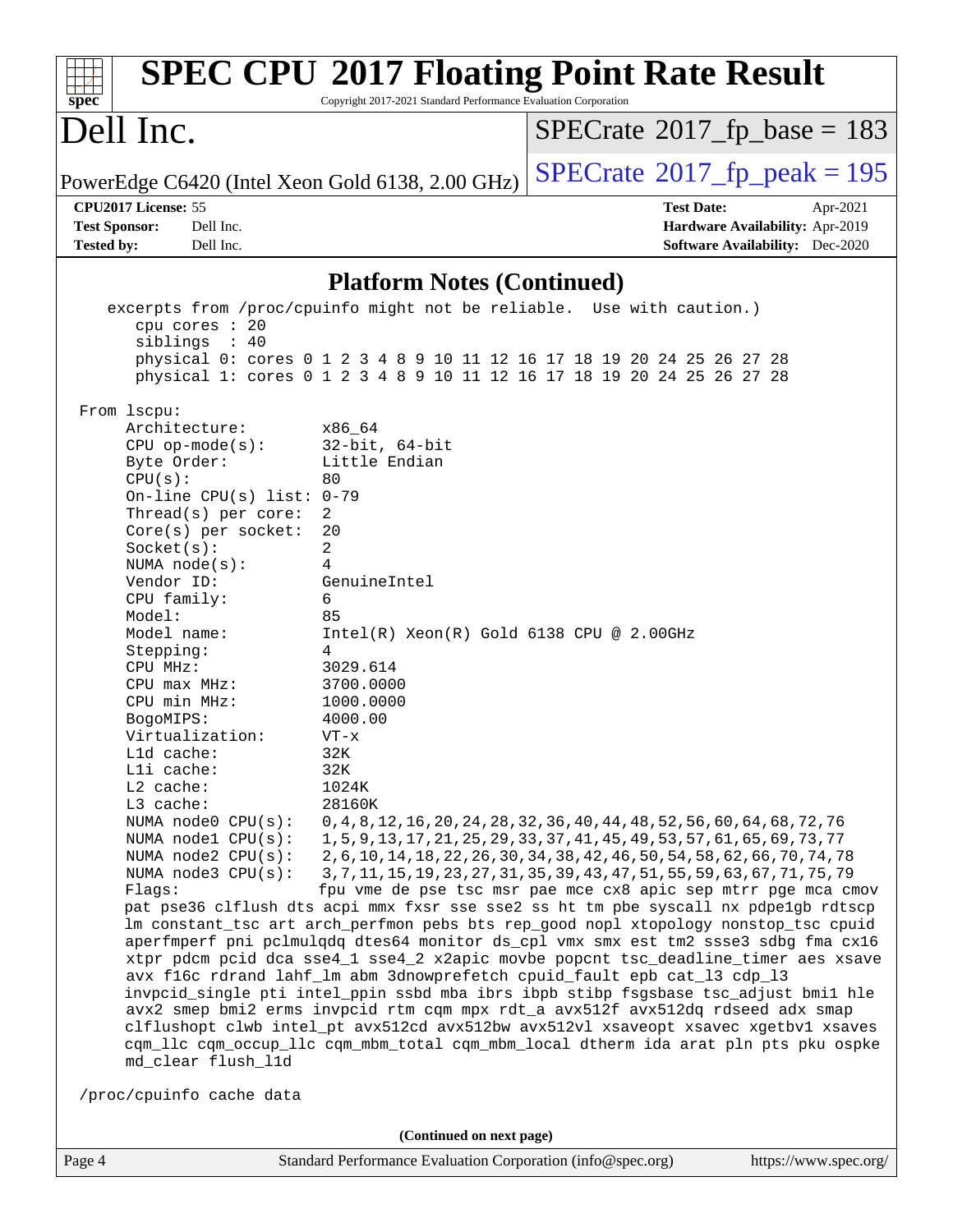#### Page 5 Standard Performance Evaluation Corporation [\(info@spec.org\)](mailto:info@spec.org) <https://www.spec.org/> **[spec](http://www.spec.org/) [SPEC CPU](http://www.spec.org/auto/cpu2017/Docs/result-fields.html#SPECCPU2017FloatingPointRateResult)[2017 Floating Point Rate Result](http://www.spec.org/auto/cpu2017/Docs/result-fields.html#SPECCPU2017FloatingPointRateResult)** Copyright 2017-2021 Standard Performance Evaluation Corporation Dell Inc. PowerEdge C6420 (Intel Xeon Gold 6138, 2.00 GHz)  $\left|$  [SPECrate](http://www.spec.org/auto/cpu2017/Docs/result-fields.html#SPECrate2017fppeak)<sup>®</sup>[2017\\_fp\\_peak = 1](http://www.spec.org/auto/cpu2017/Docs/result-fields.html#SPECrate2017fppeak)95  $SPECTate$ <sup>®</sup>[2017\\_fp\\_base =](http://www.spec.org/auto/cpu2017/Docs/result-fields.html#SPECrate2017fpbase) 183 **[CPU2017 License:](http://www.spec.org/auto/cpu2017/Docs/result-fields.html#CPU2017License)** 55 **[Test Date:](http://www.spec.org/auto/cpu2017/Docs/result-fields.html#TestDate)** Apr-2021 **[Test Sponsor:](http://www.spec.org/auto/cpu2017/Docs/result-fields.html#TestSponsor)** Dell Inc. **[Hardware Availability:](http://www.spec.org/auto/cpu2017/Docs/result-fields.html#HardwareAvailability)** Apr-2019 **[Tested by:](http://www.spec.org/auto/cpu2017/Docs/result-fields.html#Testedby)** Dell Inc. **[Software Availability:](http://www.spec.org/auto/cpu2017/Docs/result-fields.html#SoftwareAvailability)** Dec-2020 **[Platform Notes \(Continued\)](http://www.spec.org/auto/cpu2017/Docs/result-fields.html#PlatformNotes)** cache size : 28160 KB From numactl --hardware WARNING: a numactl 'node' might or might not correspond to a physical chip. available: 4 nodes (0-3) node 0 cpus: 0 4 8 12 16 20 24 28 32 36 40 44 48 52 56 60 64 68 72 76 node 0 size: 90836 MB node 0 free: 82920 MB node 1 cpus: 1 5 9 13 17 21 25 29 33 37 41 45 49 53 57 61 65 69 73 77 node 1 size: 61293 MB node 1 free: 56746 MB node 2 cpus: 2 6 10 14 18 22 26 30 34 38 42 46 50 54 58 62 66 70 74 78 node 2 size: 92745 MB node 2 free: 79468 MB node 3 cpus: 3 7 11 15 19 23 27 31 35 39 43 47 51 55 59 63 67 71 75 79 node 3 size: 61837 MB node 3 free: 56591 MB node distances: node 0 1 2 3 0: 10 21 11 21 1: 21 10 21 11 2: 11 21 10 21 3: 21 11 21 10 From /proc/meminfo MemTotal: 328749668 kB HugePages\_Total: 0 Hugepagesize: 2048 kB /sbin/tuned-adm active Current active profile: throughput-performance /sys/devices/system/cpu/cpu\*/cpufreq/scaling\_governor has performance From /etc/\*release\* /etc/\*version\* os-release: NAME="Red Hat Enterprise Linux" VERSION="8.3 (Ootpa)" ID="rhel" ID\_LIKE="fedora" VERSION\_ID="8.3" PLATFORM\_ID="platform:el8" PRETTY\_NAME="Red Hat Enterprise Linux 8.3 (Ootpa)" ANSI\_COLOR="0;31" redhat-release: Red Hat Enterprise Linux release 8.3 (Ootpa) system-release: Red Hat Enterprise Linux release 8.3 (Ootpa) **(Continued on next page)**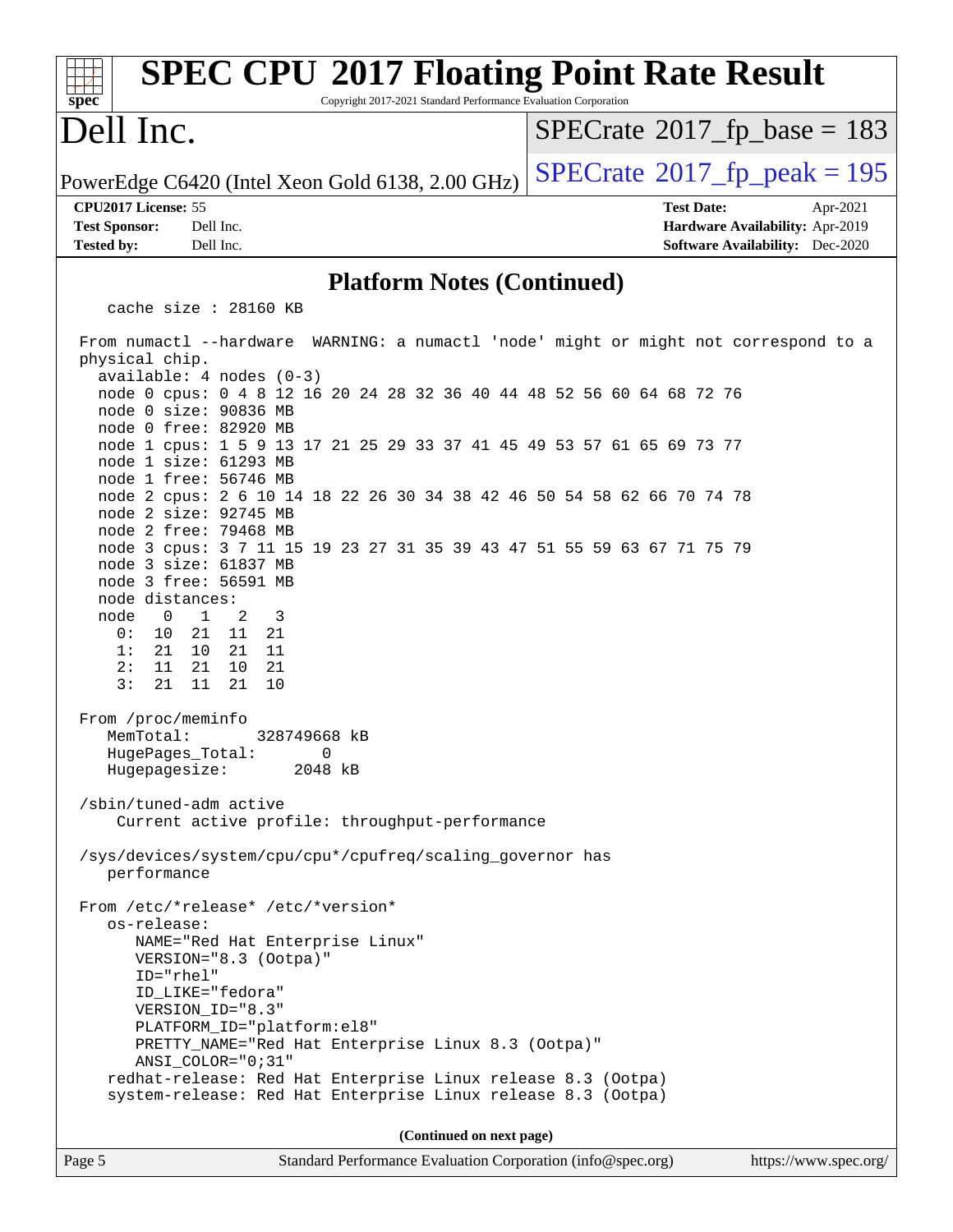| <b>SPEC CPU®2017 Floating Point Rate Result</b><br>Copyright 2017-2021 Standard Performance Evaluation Corporation<br>$spec^*$                                                                                                                                                                                                                            |                                                                                                                      |
|-----------------------------------------------------------------------------------------------------------------------------------------------------------------------------------------------------------------------------------------------------------------------------------------------------------------------------------------------------------|----------------------------------------------------------------------------------------------------------------------|
| Dell Inc.                                                                                                                                                                                                                                                                                                                                                 | $SPECrate$ <sup>®</sup> 2017_fp_base = 183                                                                           |
| PowerEdge C6420 (Intel Xeon Gold 6138, 2.00 GHz)                                                                                                                                                                                                                                                                                                          | $SPECrate@2017_fp\_peak = 195$                                                                                       |
| CPU2017 License: 55<br>Dell Inc.<br><b>Test Sponsor:</b><br><b>Tested by:</b><br>Dell Inc.                                                                                                                                                                                                                                                                | <b>Test Date:</b><br>Apr-2021<br>Hardware Availability: Apr-2019<br><b>Software Availability:</b> Dec-2020           |
| <b>Platform Notes (Continued)</b>                                                                                                                                                                                                                                                                                                                         |                                                                                                                      |
| system-release-cpe: cpe:/o:redhat:enterprise_linux:8.3:ga                                                                                                                                                                                                                                                                                                 |                                                                                                                      |
| uname $-a$ :<br>Linux localhost.localdomain 4.18.0-240.el8.x86_64 #1 SMP Wed Sep 23 05:13:10 EDT 2020<br>x86_64 x86_64 x86_64 GNU/Linux                                                                                                                                                                                                                   |                                                                                                                      |
| Kernel self-reported vulnerability status:                                                                                                                                                                                                                                                                                                                |                                                                                                                      |
| CVE-2018-12207 (iTLB Multihit):<br>CVE-2018-3620 (L1 Terminal Fault):                                                                                                                                                                                                                                                                                     | KVM: Mitigation: Split huge pages<br>Mitigation: PTE Inversion; VMX:<br>conditional cache flushes, SMT<br>vulnerable |
| Microarchitectural Data Sampling:                                                                                                                                                                                                                                                                                                                         | Mitigation: Clear CPU buffers; SMT<br>vulnerable                                                                     |
| CVE-2017-5754 (Meltdown):<br>CVE-2018-3639 (Speculative Store Bypass):                                                                                                                                                                                                                                                                                    | Mitigation: PTI<br>Mitigation: Speculative Store<br>Bypass disabled via prctl and<br>seccomp                         |
| CVE-2017-5753 (Spectre variant 1):                                                                                                                                                                                                                                                                                                                        | Mitigation: usercopy/swapgs<br>barriers and __user pointer<br>sanitization                                           |
| $CVE-2017-5715$ (Spectre variant 2):                                                                                                                                                                                                                                                                                                                      | Mitigation: Full generic<br>retpoline, IBPB: conditional,<br>IBRS_FW, STIBP: conditional, RSB<br>filling             |
| CVE-2020-0543 (Special Register Buffer Data Sampling): Not affected<br>CVE-2019-11135 (TSX Asynchronous Abort):                                                                                                                                                                                                                                           | Mitigation: Clear CPU buffers; SMT<br>vulnerable                                                                     |
| run-level 3 Apr 26 17:30                                                                                                                                                                                                                                                                                                                                  |                                                                                                                      |
| SPEC is set to: /mnt/ramdisk/cpu2017-1.1.7-ic2021.1<br>Size Used Avail Use% Mounted on<br>Type<br>Filesystem<br>tmpfs<br>tmpfs 125G<br>38G                                                                                                                                                                                                                | 88G 31% / mnt/ramdisk                                                                                                |
| From /sys/devices/virtual/dmi/id<br>Vendor:<br>Dell Inc.<br>Product:<br>PowerEdge C6420<br>Product Family: PowerEdge                                                                                                                                                                                                                                      |                                                                                                                      |
| Additional information from dmidecode follows. WARNING: Use caution when you interpret<br>this section. The 'dmidecode' program reads system data which is "intended to allow<br>hardware to be accurately determined", but the intent may not be met, as there are<br>frequent changes to hardware, firmware, and the "DMTF SMBIOS" standard.<br>Memory: |                                                                                                                      |
| 6x 00AD00B300AD HMA84GR7CJR4N-WM 32 GB 2 rank 2933, configured at 2666<br>1x 00AD063200AD HMA84GR7CJR4N-WM 32 GB 2 rank 2933, configured at 2666                                                                                                                                                                                                          |                                                                                                                      |
| (Continued on next page)                                                                                                                                                                                                                                                                                                                                  |                                                                                                                      |
| Standard Performance Evaluation Corporation (info@spec.org)<br>Page 6                                                                                                                                                                                                                                                                                     | https://www.spec.org/                                                                                                |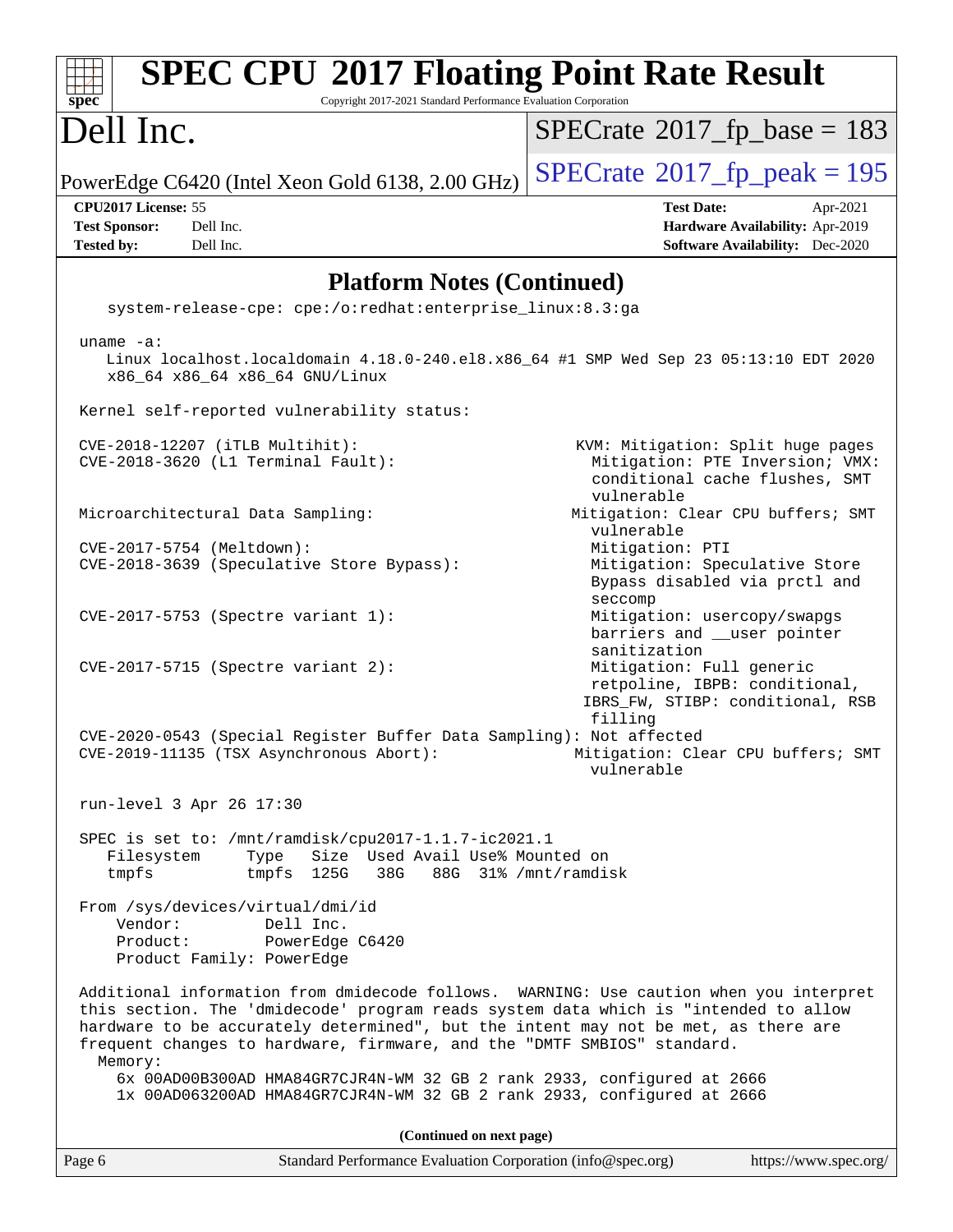| <b>SPEC CPU®2017 Floating Point Rate Result</b><br>Copyright 2017-2021 Standard Performance Evaluation Corporation<br>spec <sup>®</sup>                                                                                                                                                                                                                                                        |                                                                                                            |
|------------------------------------------------------------------------------------------------------------------------------------------------------------------------------------------------------------------------------------------------------------------------------------------------------------------------------------------------------------------------------------------------|------------------------------------------------------------------------------------------------------------|
| Dell Inc.                                                                                                                                                                                                                                                                                                                                                                                      | $SPECrate^{\circ}2017$ fp base = 183                                                                       |
| PowerEdge C6420 (Intel Xeon Gold 6138, 2.00 GHz)                                                                                                                                                                                                                                                                                                                                               | $SPECrate^{\circ}2017$ _fp_peak = 195                                                                      |
| CPU2017 License: 55<br><b>Test Sponsor:</b><br>Dell Inc.<br><b>Tested by:</b><br>Dell Inc.                                                                                                                                                                                                                                                                                                     | <b>Test Date:</b><br>Apr-2021<br>Hardware Availability: Apr-2019<br><b>Software Availability:</b> Dec-2020 |
| <b>Platform Notes (Continued)</b>                                                                                                                                                                                                                                                                                                                                                              |                                                                                                            |
| 3x 00AD069D00AD HMA84GR7CJR4N-WM 32 GB 2 rank 2933, configured at 2666<br>6x Not Specified Not Specified                                                                                                                                                                                                                                                                                       |                                                                                                            |
| BIOS:<br>BIOS Vendor:<br>Dell Inc.<br>2.9.1<br>BIOS Version:<br>BIOS Date:<br>08/10/2020<br>BIOS Revision:<br>2.9<br>(End of data from sysinfo program)                                                                                                                                                                                                                                        |                                                                                                            |
| <b>Compiler Version Notes</b>                                                                                                                                                                                                                                                                                                                                                                  |                                                                                                            |
| 519.1bm_r(base, peak) 538.imagick_r(base, peak)<br>C<br>$544.nab_r(base, peak)$                                                                                                                                                                                                                                                                                                                |                                                                                                            |
| Intel(R) oneAPI DPC++/C++ Compiler for applications running on Intel(R) $64$ ,<br>Version 2021.1 Build 20201113<br>Copyright (C) 1985-2020 Intel Corporation. All rights reserved.                                                                                                                                                                                                             |                                                                                                            |
| 508.namd_r(base, peak) 510.parest_r(base, peak)<br>$C++$                                                                                                                                                                                                                                                                                                                                       |                                                                                                            |
| Intel(R) oneAPI DPC++/C++ Compiler for applications running on Intel(R) $64$ ,<br>Version 2021.1 Build 20201113<br>Copyright (C) 1985-2020 Intel Corporation. All rights reserved.                                                                                                                                                                                                             |                                                                                                            |
| $\vert$ 511.povray_r(peak)<br>$C++$ , $C$                                                                                                                                                                                                                                                                                                                                                      |                                                                                                            |
| $Intel(R)$ C++ Intel(R) 64 Compiler Classic for applications running on<br>Intel(R) 64, Version 2021.1 Build 20201112_000000<br>Copyright (C) 1985-2020 Intel Corporation. All rights reserved.<br>Intel(R) C Intel(R) 64 Compiler Classic for applications running on Intel(R)<br>64, Version 2021.1 Build 20201112_000000<br>Copyright (C) 1985-2020 Intel Corporation. All rights reserved. |                                                                                                            |
| C++, C $\vert$ 511.povray_r(base) 526.blender_r(base, peak)<br>Intel(R) oneAPI DPC++/C++ Compiler for applications running on Intel(R) $64$ ,<br>Version 2021.1 Build 20201113                                                                                                                                                                                                                 |                                                                                                            |
| (Continued on next page)                                                                                                                                                                                                                                                                                                                                                                       |                                                                                                            |
| Page 7<br>Standard Performance Evaluation Corporation (info@spec.org)                                                                                                                                                                                                                                                                                                                          | https://www.spec.org/                                                                                      |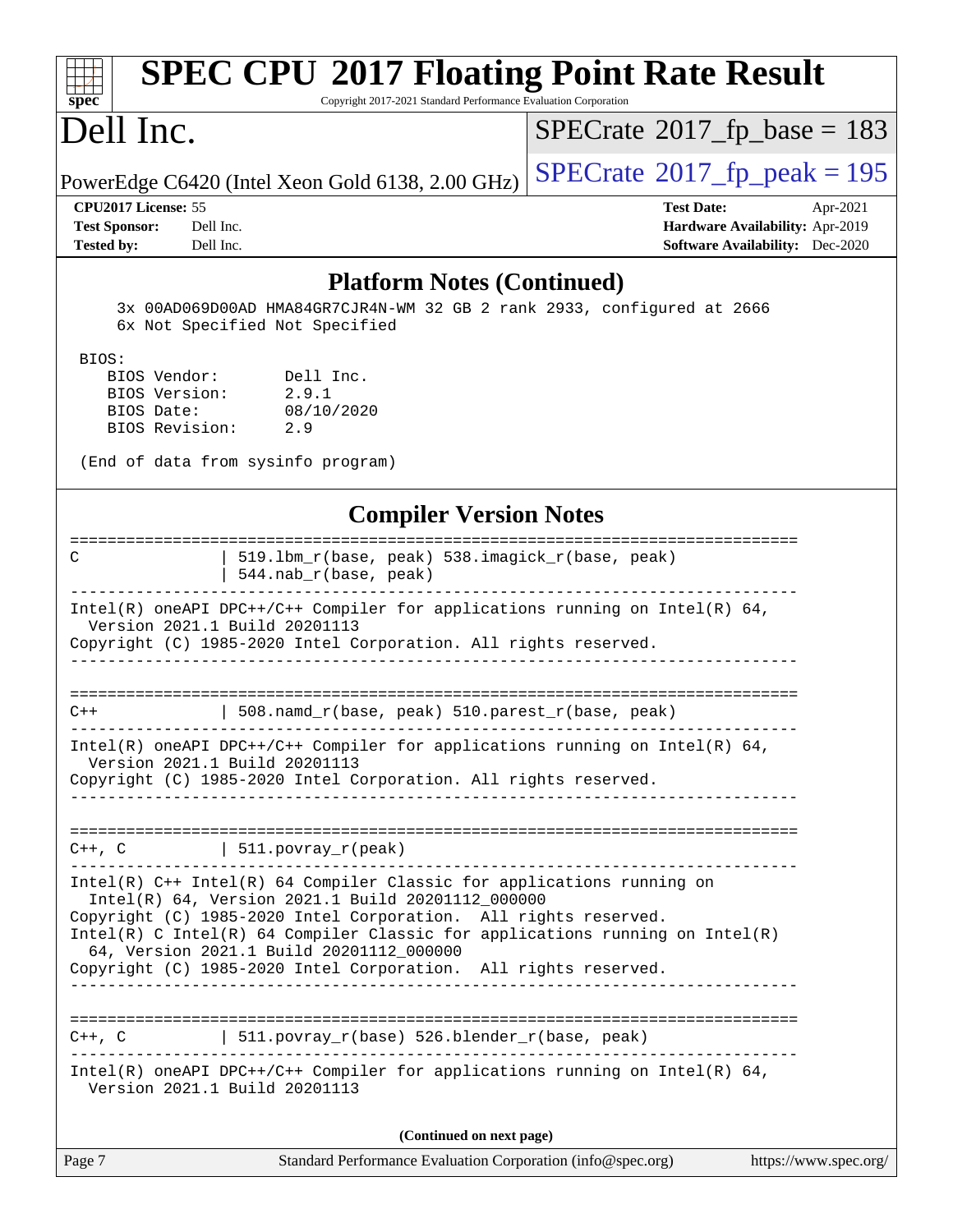| $\mathbf{Spec}^*$                                                                          | <b>SPEC CPU®2017 Floating Point Rate Result</b><br>Copyright 2017-2021 Standard Performance Evaluation Corporation                                                                                                                                                                                                                                                                                                                                                                                                                                                           |                                               |                                                                                       |
|--------------------------------------------------------------------------------------------|------------------------------------------------------------------------------------------------------------------------------------------------------------------------------------------------------------------------------------------------------------------------------------------------------------------------------------------------------------------------------------------------------------------------------------------------------------------------------------------------------------------------------------------------------------------------------|-----------------------------------------------|---------------------------------------------------------------------------------------|
| Dell Inc.                                                                                  |                                                                                                                                                                                                                                                                                                                                                                                                                                                                                                                                                                              | $SPECTate$ <sup>®</sup> 2017_fp_base = 183    |                                                                                       |
|                                                                                            | PowerEdge C6420 (Intel Xeon Gold 6138, 2.00 GHz)                                                                                                                                                                                                                                                                                                                                                                                                                                                                                                                             | $SPECrate$ <sup>®</sup> $2017$ _fp_peak = 195 |                                                                                       |
| CPU2017 License: 55<br><b>Test Sponsor:</b><br>Dell Inc.<br>Dell Inc.<br><b>Tested by:</b> |                                                                                                                                                                                                                                                                                                                                                                                                                                                                                                                                                                              | <b>Test Date:</b>                             | Apr-2021<br>Hardware Availability: Apr-2019<br><b>Software Availability:</b> Dec-2020 |
|                                                                                            | <b>Compiler Version Notes (Continued)</b>                                                                                                                                                                                                                                                                                                                                                                                                                                                                                                                                    |                                               |                                                                                       |
|                                                                                            | Copyright (C) 1985-2020 Intel Corporation. All rights reserved.<br>Intel(R) oneAPI DPC++/C++ Compiler for applications running on Intel(R) 64,<br>Version 2021.1 Build 20201113<br>Copyright (C) 1985-2020 Intel Corporation. All rights reserved.                                                                                                                                                                                                                                                                                                                           |                                               |                                                                                       |
| $C++$ , $C$                                                                                | $511. povray_r (peak)$                                                                                                                                                                                                                                                                                                                                                                                                                                                                                                                                                       |                                               |                                                                                       |
|                                                                                            | Intel(R) C++ Intel(R) 64 Compiler Classic for applications running on<br>Intel(R) 64, Version 2021.1 Build 20201112_000000<br>Copyright (C) 1985-2020 Intel Corporation. All rights reserved.<br>Intel(R) C Intel(R) 64 Compiler Classic for applications running on Intel(R)<br>64, Version 2021.1 Build 20201112_000000<br>Copyright (C) 1985-2020 Intel Corporation. All rights reserved.                                                                                                                                                                                 |                                               |                                                                                       |
| C++, C                                                                                     | 511.povray_r(base) 526.blender_r(base, peak)                                                                                                                                                                                                                                                                                                                                                                                                                                                                                                                                 |                                               |                                                                                       |
|                                                                                            | Intel(R) oneAPI DPC++/C++ Compiler for applications running on Intel(R) 64,<br>Version 2021.1 Build 20201113<br>Copyright (C) 1985-2020 Intel Corporation. All rights reserved.<br>Intel(R) oneAPI DPC++/C++ Compiler for applications running on Intel(R) 64,<br>Version 2021.1 Build 20201113<br>Copyright (C) 1985-2020 Intel Corporation. All rights reserved.                                                                                                                                                                                                           |                                               |                                                                                       |
|                                                                                            | C++, C, Fortran   507.cactuBSSN_r(base, peak)                                                                                                                                                                                                                                                                                                                                                                                                                                                                                                                                |                                               |                                                                                       |
|                                                                                            | $Intel(R)$ oneAPI DPC++/C++ Compiler for applications running on Intel(R) 64,<br>Version 2021.1 Build 20201113<br>Copyright (C) 1985-2020 Intel Corporation. All rights reserved.<br>Intel(R) oneAPI DPC++/C++ Compiler for applications running on Intel(R) $64$ ,<br>Version 2021.1 Build 20201113<br>Copyright (C) 1985-2020 Intel Corporation. All rights reserved.<br>Intel(R) Fortran Intel(R) 64 Compiler Classic for applications running on<br>Intel(R) 64, Version 2021.1 Build 20201112_000000<br>Copyright (C) 1985-2020 Intel Corporation. All rights reserved. |                                               |                                                                                       |
|                                                                                            |                                                                                                                                                                                                                                                                                                                                                                                                                                                                                                                                                                              |                                               |                                                                                       |
| Fortran                                                                                    | 503.bwaves_r(base, peak) 549.fotonik3d_r(base, peak)<br>  554.roms_r(base, peak)                                                                                                                                                                                                                                                                                                                                                                                                                                                                                             |                                               |                                                                                       |
|                                                                                            | Intel(R) Fortran Intel(R) 64 Compiler Classic for applications running on                                                                                                                                                                                                                                                                                                                                                                                                                                                                                                    |                                               |                                                                                       |
|                                                                                            | (Continued on next page)                                                                                                                                                                                                                                                                                                                                                                                                                                                                                                                                                     |                                               |                                                                                       |
| Page 8                                                                                     | Standard Performance Evaluation Corporation (info@spec.org)                                                                                                                                                                                                                                                                                                                                                                                                                                                                                                                  |                                               | https://www.spec.org/                                                                 |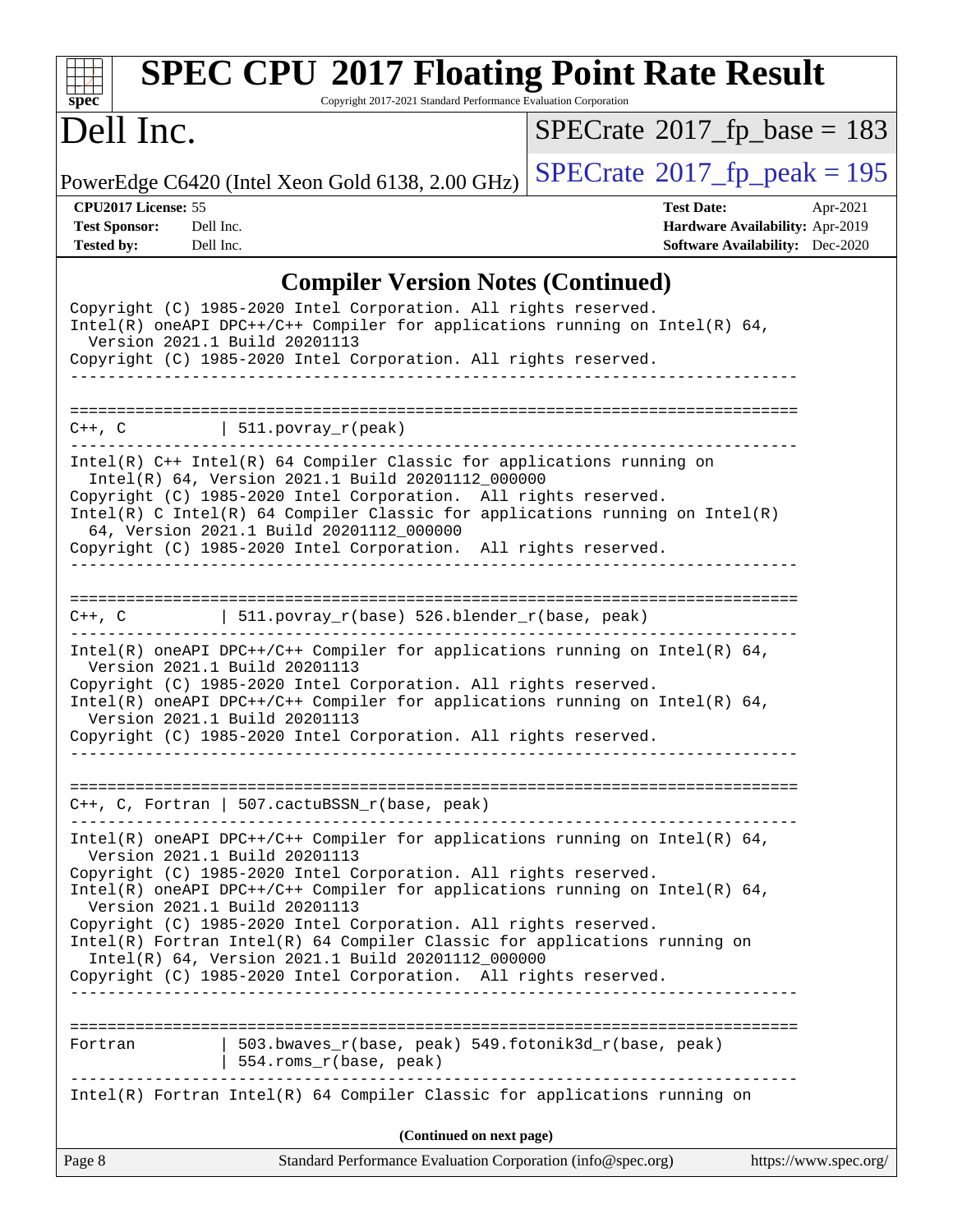| $\mathbf{Spec}^*$                                                                                                                                                                                                                                                                                                                               | <b>SPEC CPU®2017 Floating Point Rate Result</b><br>Copyright 2017-2021 Standard Performance Evaluation Corporation |                                            |                                                                                       |
|-------------------------------------------------------------------------------------------------------------------------------------------------------------------------------------------------------------------------------------------------------------------------------------------------------------------------------------------------|--------------------------------------------------------------------------------------------------------------------|--------------------------------------------|---------------------------------------------------------------------------------------|
| Dell Inc.                                                                                                                                                                                                                                                                                                                                       |                                                                                                                    | $SPECrate^{\circ}2017\_fp\_base = 183$     |                                                                                       |
| PowerEdge C6420 (Intel Xeon Gold 6138, 2.00 GHz)                                                                                                                                                                                                                                                                                                |                                                                                                                    | $SPECTate$ <sup>®</sup> 2017_fp_peak = 195 |                                                                                       |
| CPU2017 License: 55<br><b>Test Sponsor:</b><br>Dell Inc.<br><b>Tested by:</b><br>Dell Inc.                                                                                                                                                                                                                                                      |                                                                                                                    | <b>Test Date:</b>                          | Apr-2021<br>Hardware Availability: Apr-2019<br><b>Software Availability:</b> Dec-2020 |
|                                                                                                                                                                                                                                                                                                                                                 | <b>Compiler Version Notes (Continued)</b>                                                                          |                                            |                                                                                       |
| Copyright (C) 1985-2020 Intel Corporation. All rights reserved.                                                                                                                                                                                                                                                                                 | Intel(R) 64, Version 2021.1 Build 20201112_000000                                                                  |                                            |                                                                                       |
| $\vert$ 521.wrf_r(peak)<br>Fortran, C                                                                                                                                                                                                                                                                                                           |                                                                                                                    |                                            |                                                                                       |
| $Intel(R)$ Fortran Intel(R) 64 Compiler Classic for applications running on<br>Copyright (C) 1985-2020 Intel Corporation. All rights reserved.<br>$Intel(R)$ C Intel(R) 64 Compiler Classic for applications running on Intel(R)<br>64, Version 2021.1 Build 20201112_000000<br>Copyright (C) 1985-2020 Intel Corporation. All rights reserved. | Intel(R) 64, Version 2021.1 Build 20201112 000000                                                                  |                                            |                                                                                       |
| Fortran, C                                                                                                                                                                                                                                                                                                                                      | 521.wrf_r(base) 527.cam4_r(base, peak)                                                                             |                                            |                                                                                       |
| Intel(R) Fortran Intel(R) 64 Compiler Classic for applications running on<br>Copyright (C) 1985-2020 Intel Corporation. All rights reserved.<br>Intel(R) oneAPI DPC++/C++ Compiler for applications running on Intel(R) $64$ ,<br>Version 2021.1 Build 20201113<br>Copyright (C) 1985-2020 Intel Corporation. All rights reserved.              | Intel(R) 64, Version 2021.1 Build 20201112_000000                                                                  |                                            |                                                                                       |
| Fortran, C   521.wrf_r(peak)                                                                                                                                                                                                                                                                                                                    |                                                                                                                    |                                            |                                                                                       |
| $Intel(R)$ Fortran Intel(R) 64 Compiler Classic for applications running on<br>Copyright (C) 1985-2020 Intel Corporation. All rights reserved.<br>Intel(R) C Intel(R) 64 Compiler Classic for applications running on $Intel(R)$<br>64, Version 2021.1 Build 20201112_000000<br>Copyright (C) 1985-2020 Intel Corporation. All rights reserved. | Intel(R) 64, Version 2021.1 Build 20201112_000000<br><u> 1999 - Alexandr Alexandr alexandr a</u>                   |                                            |                                                                                       |
| Fortran, $C$   521.wrf_r(base) 527.cam4_r(base, peak)                                                                                                                                                                                                                                                                                           |                                                                                                                    |                                            |                                                                                       |
| Intel(R) Fortran Intel(R) 64 Compiler Classic for applications running on<br>Copyright (C) 1985-2020 Intel Corporation. All rights reserved.<br>Intel(R) oneAPI DPC++/C++ Compiler for applications running on Intel(R) $64$ ,<br>Version 2021.1 Build 20201113<br>Copyright (C) 1985-2020 Intel Corporation. All rights reserved.              | Intel(R) 64, Version 2021.1 Build 20201112_000000                                                                  |                                            |                                                                                       |
|                                                                                                                                                                                                                                                                                                                                                 |                                                                                                                    |                                            |                                                                                       |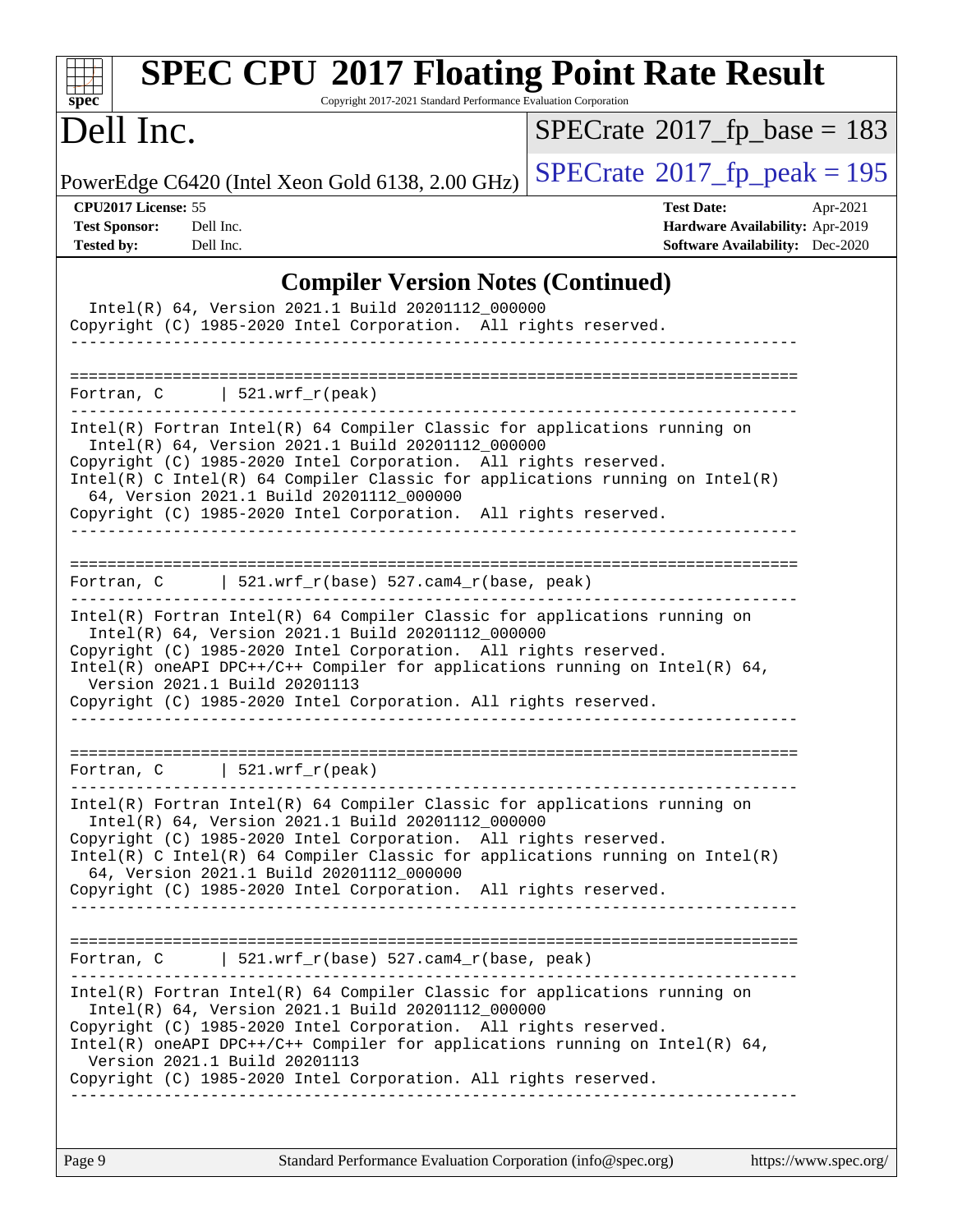| $\frac{1}{\text{spec}^*}$ | <b>SPEC CPU®2017 Floating Point Rate Result</b><br>Copyright 2017-2021 Standard Performance Evaluation Corporation |                                              |          |
|---------------------------|--------------------------------------------------------------------------------------------------------------------|----------------------------------------------|----------|
| Dell Inc.                 |                                                                                                                    | $SPECrate^{\circledast}2017_fp\_base = 183$  |          |
|                           | PowerEdge C6420 (Intel Xeon Gold 6138, 2.00 GHz)                                                                   | $SPECrate^{\circledcirc}2017$ _fp_peak = 195 |          |
| CPU2017 License: 55       |                                                                                                                    | <b>Test Date:</b>                            | Apr-2021 |
| <b>Test Sponsor:</b>      | Dell Inc.                                                                                                          | Hardware Availability: Apr-2019              |          |
| <b>Tested by:</b>         | Dell Inc.                                                                                                          | <b>Software Availability:</b> Dec-2020       |          |

## **[Base Compiler Invocation](http://www.spec.org/auto/cpu2017/Docs/result-fields.html#BaseCompilerInvocation)**

[C benchmarks](http://www.spec.org/auto/cpu2017/Docs/result-fields.html#Cbenchmarks):

[icx](http://www.spec.org/cpu2017/results/res2021q4/cpu2017-20211122-30175.flags.html#user_CCbase_intel_icx_fe2d28d19ae2a5db7c42fe0f2a2aed77cb715edd4aeb23434404a8be6683fe239869bb6ca8154ca98265c2e3b9226a719a0efe2953a4a7018c379b7010ccf087)

[C++ benchmarks](http://www.spec.org/auto/cpu2017/Docs/result-fields.html#CXXbenchmarks): [icpx](http://www.spec.org/cpu2017/results/res2021q4/cpu2017-20211122-30175.flags.html#user_CXXbase_intel_icpx_1e918ed14c436bf4b9b7c8bcdd51d4539fc71b3df010bd1e9f8732d9c34c2b2914e48204a846820f3c0ebb4095dea797a5c30b458ac0b6dffac65d78f781f5ca)

[Fortran benchmarks:](http://www.spec.org/auto/cpu2017/Docs/result-fields.html#Fortranbenchmarks) [ifort](http://www.spec.org/cpu2017/results/res2021q4/cpu2017-20211122-30175.flags.html#user_FCbase_intel_ifort_8111460550e3ca792625aed983ce982f94888b8b503583aa7ba2b8303487b4d8a21a13e7191a45c5fd58ff318f48f9492884d4413fa793fd88dd292cad7027ca)

[Benchmarks using both Fortran and C](http://www.spec.org/auto/cpu2017/Docs/result-fields.html#BenchmarksusingbothFortranandC): [ifort](http://www.spec.org/cpu2017/results/res2021q4/cpu2017-20211122-30175.flags.html#user_CC_FCbase_intel_ifort_8111460550e3ca792625aed983ce982f94888b8b503583aa7ba2b8303487b4d8a21a13e7191a45c5fd58ff318f48f9492884d4413fa793fd88dd292cad7027ca) [icx](http://www.spec.org/cpu2017/results/res2021q4/cpu2017-20211122-30175.flags.html#user_CC_FCbase_intel_icx_fe2d28d19ae2a5db7c42fe0f2a2aed77cb715edd4aeb23434404a8be6683fe239869bb6ca8154ca98265c2e3b9226a719a0efe2953a4a7018c379b7010ccf087)

[Benchmarks using both C and C++:](http://www.spec.org/auto/cpu2017/Docs/result-fields.html#BenchmarksusingbothCandCXX) [icpx](http://www.spec.org/cpu2017/results/res2021q4/cpu2017-20211122-30175.flags.html#user_CC_CXXbase_intel_icpx_1e918ed14c436bf4b9b7c8bcdd51d4539fc71b3df010bd1e9f8732d9c34c2b2914e48204a846820f3c0ebb4095dea797a5c30b458ac0b6dffac65d78f781f5ca) [icx](http://www.spec.org/cpu2017/results/res2021q4/cpu2017-20211122-30175.flags.html#user_CC_CXXbase_intel_icx_fe2d28d19ae2a5db7c42fe0f2a2aed77cb715edd4aeb23434404a8be6683fe239869bb6ca8154ca98265c2e3b9226a719a0efe2953a4a7018c379b7010ccf087)

[Benchmarks using Fortran, C, and C++](http://www.spec.org/auto/cpu2017/Docs/result-fields.html#BenchmarksusingFortranCandCXX): [icpx](http://www.spec.org/cpu2017/results/res2021q4/cpu2017-20211122-30175.flags.html#user_CC_CXX_FCbase_intel_icpx_1e918ed14c436bf4b9b7c8bcdd51d4539fc71b3df010bd1e9f8732d9c34c2b2914e48204a846820f3c0ebb4095dea797a5c30b458ac0b6dffac65d78f781f5ca) [icx](http://www.spec.org/cpu2017/results/res2021q4/cpu2017-20211122-30175.flags.html#user_CC_CXX_FCbase_intel_icx_fe2d28d19ae2a5db7c42fe0f2a2aed77cb715edd4aeb23434404a8be6683fe239869bb6ca8154ca98265c2e3b9226a719a0efe2953a4a7018c379b7010ccf087) [ifort](http://www.spec.org/cpu2017/results/res2021q4/cpu2017-20211122-30175.flags.html#user_CC_CXX_FCbase_intel_ifort_8111460550e3ca792625aed983ce982f94888b8b503583aa7ba2b8303487b4d8a21a13e7191a45c5fd58ff318f48f9492884d4413fa793fd88dd292cad7027ca)

## **[Base Portability Flags](http://www.spec.org/auto/cpu2017/Docs/result-fields.html#BasePortabilityFlags)**

 503.bwaves\_r: [-DSPEC\\_LP64](http://www.spec.org/cpu2017/results/res2021q4/cpu2017-20211122-30175.flags.html#suite_basePORTABILITY503_bwaves_r_DSPEC_LP64) 507.cactuBSSN\_r: [-DSPEC\\_LP64](http://www.spec.org/cpu2017/results/res2021q4/cpu2017-20211122-30175.flags.html#suite_basePORTABILITY507_cactuBSSN_r_DSPEC_LP64) 508.namd\_r: [-DSPEC\\_LP64](http://www.spec.org/cpu2017/results/res2021q4/cpu2017-20211122-30175.flags.html#suite_basePORTABILITY508_namd_r_DSPEC_LP64) 510.parest\_r: [-DSPEC\\_LP64](http://www.spec.org/cpu2017/results/res2021q4/cpu2017-20211122-30175.flags.html#suite_basePORTABILITY510_parest_r_DSPEC_LP64) 511.povray\_r: [-DSPEC\\_LP64](http://www.spec.org/cpu2017/results/res2021q4/cpu2017-20211122-30175.flags.html#suite_basePORTABILITY511_povray_r_DSPEC_LP64) 519.lbm\_r: [-DSPEC\\_LP64](http://www.spec.org/cpu2017/results/res2021q4/cpu2017-20211122-30175.flags.html#suite_basePORTABILITY519_lbm_r_DSPEC_LP64) 521.wrf\_r: [-DSPEC\\_LP64](http://www.spec.org/cpu2017/results/res2021q4/cpu2017-20211122-30175.flags.html#suite_basePORTABILITY521_wrf_r_DSPEC_LP64) [-DSPEC\\_CASE\\_FLAG](http://www.spec.org/cpu2017/results/res2021q4/cpu2017-20211122-30175.flags.html#b521.wrf_r_baseCPORTABILITY_DSPEC_CASE_FLAG) [-convert big\\_endian](http://www.spec.org/cpu2017/results/res2021q4/cpu2017-20211122-30175.flags.html#user_baseFPORTABILITY521_wrf_r_convert_big_endian_c3194028bc08c63ac5d04de18c48ce6d347e4e562e8892b8bdbdc0214820426deb8554edfa529a3fb25a586e65a3d812c835984020483e7e73212c4d31a38223) 526.blender\_r: [-DSPEC\\_LP64](http://www.spec.org/cpu2017/results/res2021q4/cpu2017-20211122-30175.flags.html#suite_basePORTABILITY526_blender_r_DSPEC_LP64) [-DSPEC\\_LINUX](http://www.spec.org/cpu2017/results/res2021q4/cpu2017-20211122-30175.flags.html#b526.blender_r_baseCPORTABILITY_DSPEC_LINUX) [-funsigned-char](http://www.spec.org/cpu2017/results/res2021q4/cpu2017-20211122-30175.flags.html#user_baseCPORTABILITY526_blender_r_force_uchar_40c60f00ab013830e2dd6774aeded3ff59883ba5a1fc5fc14077f794d777847726e2a5858cbc7672e36e1b067e7e5c1d9a74f7176df07886a243d7cc18edfe67) 527.cam4\_r: [-DSPEC\\_LP64](http://www.spec.org/cpu2017/results/res2021q4/cpu2017-20211122-30175.flags.html#suite_basePORTABILITY527_cam4_r_DSPEC_LP64) [-DSPEC\\_CASE\\_FLAG](http://www.spec.org/cpu2017/results/res2021q4/cpu2017-20211122-30175.flags.html#b527.cam4_r_baseCPORTABILITY_DSPEC_CASE_FLAG) 538.imagick\_r: [-DSPEC\\_LP64](http://www.spec.org/cpu2017/results/res2021q4/cpu2017-20211122-30175.flags.html#suite_basePORTABILITY538_imagick_r_DSPEC_LP64) 544.nab\_r: [-DSPEC\\_LP64](http://www.spec.org/cpu2017/results/res2021q4/cpu2017-20211122-30175.flags.html#suite_basePORTABILITY544_nab_r_DSPEC_LP64) 549.fotonik3d\_r: [-DSPEC\\_LP64](http://www.spec.org/cpu2017/results/res2021q4/cpu2017-20211122-30175.flags.html#suite_basePORTABILITY549_fotonik3d_r_DSPEC_LP64) 554.roms\_r: [-DSPEC\\_LP64](http://www.spec.org/cpu2017/results/res2021q4/cpu2017-20211122-30175.flags.html#suite_basePORTABILITY554_roms_r_DSPEC_LP64)

# **[Base Optimization Flags](http://www.spec.org/auto/cpu2017/Docs/result-fields.html#BaseOptimizationFlags)**

[C benchmarks](http://www.spec.org/auto/cpu2017/Docs/result-fields.html#Cbenchmarks):

[-w](http://www.spec.org/cpu2017/results/res2021q4/cpu2017-20211122-30175.flags.html#user_CCbase_supress_warning_66fb2c4e5c1dd10f38bdd29623979399e5ae75ae6e5453792d82ef66afed381df4a8602f92cac8d2ea0fffa7b93b4b1ccb9ecad4af01c9b2fe338b2082ae3859) [-std=c11](http://www.spec.org/cpu2017/results/res2021q4/cpu2017-20211122-30175.flags.html#user_CCbase_std-icc-std_0e1c27790398a4642dfca32ffe6c27b5796f9c2d2676156f2e42c9c44eaad0c049b1cdb667a270c34d979996257aeb8fc440bfb01818dbc9357bd9d174cb8524) [-m64](http://www.spec.org/cpu2017/results/res2021q4/cpu2017-20211122-30175.flags.html#user_CCbase_m64-icc) [-Wl,-z,muldefs](http://www.spec.org/cpu2017/results/res2021q4/cpu2017-20211122-30175.flags.html#user_CCbase_link_force_multiple1_b4cbdb97b34bdee9ceefcfe54f4c8ea74255f0b02a4b23e853cdb0e18eb4525ac79b5a88067c842dd0ee6996c24547a27a4b99331201badda8798ef8a743f577) [-xCORE-AVX512](http://www.spec.org/cpu2017/results/res2021q4/cpu2017-20211122-30175.flags.html#user_CCbase_f-xCORE-AVX512) [-Ofast](http://www.spec.org/cpu2017/results/res2021q4/cpu2017-20211122-30175.flags.html#user_CCbase_f-Ofast) [-ffast-math](http://www.spec.org/cpu2017/results/res2021q4/cpu2017-20211122-30175.flags.html#user_CCbase_f-ffast-math) [-flto](http://www.spec.org/cpu2017/results/res2021q4/cpu2017-20211122-30175.flags.html#user_CCbase_f-flto) [-mfpmath=sse](http://www.spec.org/cpu2017/results/res2021q4/cpu2017-20211122-30175.flags.html#user_CCbase_f-mfpmath_70eb8fac26bde974f8ab713bc9086c5621c0b8d2f6c86f38af0bd7062540daf19db5f3a066d8c6684be05d84c9b6322eb3b5be6619d967835195b93d6c02afa1) [-funroll-loops](http://www.spec.org/cpu2017/results/res2021q4/cpu2017-20211122-30175.flags.html#user_CCbase_f-funroll-loops) [-qopt-mem-layout-trans=4](http://www.spec.org/cpu2017/results/res2021q4/cpu2017-20211122-30175.flags.html#user_CCbase_f-qopt-mem-layout-trans_fa39e755916c150a61361b7846f310bcdf6f04e385ef281cadf3647acec3f0ae266d1a1d22d972a7087a248fd4e6ca390a3634700869573d231a252c784941a8) [-mbranches-within-32B-boundaries](http://www.spec.org/cpu2017/results/res2021q4/cpu2017-20211122-30175.flags.html#user_CCbase_f-mbranches-within-32B-boundaries) [-ljemalloc](http://www.spec.org/cpu2017/results/res2021q4/cpu2017-20211122-30175.flags.html#user_CCbase_jemalloc_link_lib_d1249b907c500fa1c0672f44f562e3d0f79738ae9e3c4a9c376d49f265a04b9c99b167ecedbf6711b3085be911c67ff61f150a17b3472be731631ba4d0471706) [-L/usr/local/jemalloc64-5.0.1/lib](http://www.spec.org/cpu2017/results/res2021q4/cpu2017-20211122-30175.flags.html#user_CCbase_jemalloc_link_path64_1_cc289568b1a6c0fd3b62c91b824c27fcb5af5e8098e6ad028160d21144ef1b8aef3170d2acf0bee98a8da324cfe4f67d0a3d0c4cc4673d993d694dc2a0df248b)

**(Continued on next page)**

Page 10 Standard Performance Evaluation Corporation [\(info@spec.org\)](mailto:info@spec.org) <https://www.spec.org/>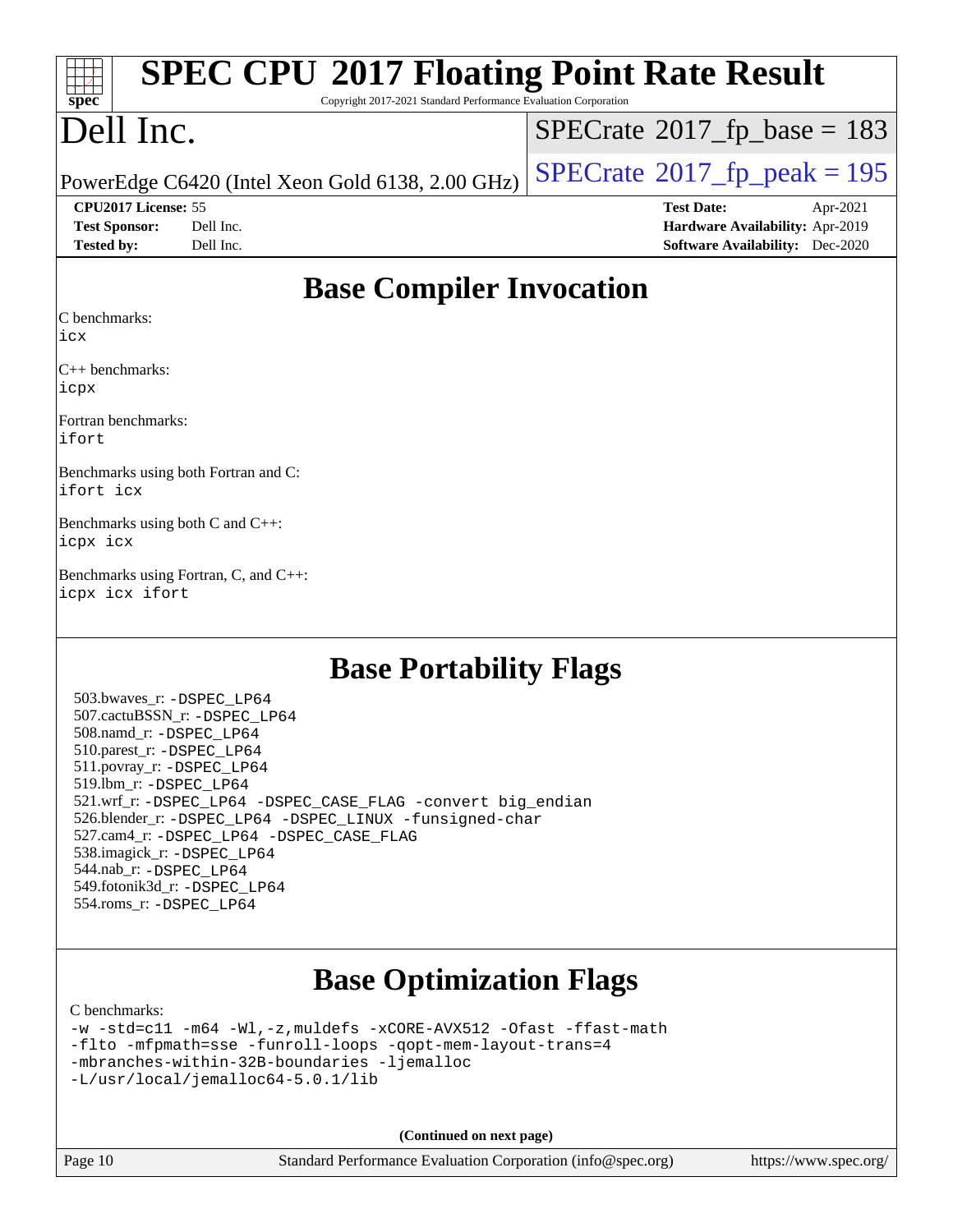

# **[SPEC CPU](http://www.spec.org/auto/cpu2017/Docs/result-fields.html#SPECCPU2017FloatingPointRateResult)[2017 Floating Point Rate Result](http://www.spec.org/auto/cpu2017/Docs/result-fields.html#SPECCPU2017FloatingPointRateResult)**

Copyright 2017-2021 Standard Performance Evaluation Corporation

# Dell Inc.

 $SPECTate$ <sup>®</sup>[2017\\_fp\\_base =](http://www.spec.org/auto/cpu2017/Docs/result-fields.html#SPECrate2017fpbase) 183

PowerEdge C6420 (Intel Xeon Gold 6138, 2.00 GHz)  $\left|$  [SPECrate](http://www.spec.org/auto/cpu2017/Docs/result-fields.html#SPECrate2017fppeak)<sup>®</sup>[2017\\_fp\\_peak = 1](http://www.spec.org/auto/cpu2017/Docs/result-fields.html#SPECrate2017fppeak)95

**[CPU2017 License:](http://www.spec.org/auto/cpu2017/Docs/result-fields.html#CPU2017License)** 55 **[Test Date:](http://www.spec.org/auto/cpu2017/Docs/result-fields.html#TestDate)** Apr-2021 **[Test Sponsor:](http://www.spec.org/auto/cpu2017/Docs/result-fields.html#TestSponsor)** Dell Inc. **[Hardware Availability:](http://www.spec.org/auto/cpu2017/Docs/result-fields.html#HardwareAvailability)** Apr-2019 **[Tested by:](http://www.spec.org/auto/cpu2017/Docs/result-fields.html#Testedby)** Dell Inc. **[Software Availability:](http://www.spec.org/auto/cpu2017/Docs/result-fields.html#SoftwareAvailability)** Dec-2020

# **[Base Optimization Flags \(Continued\)](http://www.spec.org/auto/cpu2017/Docs/result-fields.html#BaseOptimizationFlags)**

#### [C++ benchmarks:](http://www.spec.org/auto/cpu2017/Docs/result-fields.html#CXXbenchmarks)

[-w](http://www.spec.org/cpu2017/results/res2021q4/cpu2017-20211122-30175.flags.html#user_CXXbase_supress_warning_66fb2c4e5c1dd10f38bdd29623979399e5ae75ae6e5453792d82ef66afed381df4a8602f92cac8d2ea0fffa7b93b4b1ccb9ecad4af01c9b2fe338b2082ae3859) [-m64](http://www.spec.org/cpu2017/results/res2021q4/cpu2017-20211122-30175.flags.html#user_CXXbase_m64-icc) [-Wl,-z,muldefs](http://www.spec.org/cpu2017/results/res2021q4/cpu2017-20211122-30175.flags.html#user_CXXbase_link_force_multiple1_b4cbdb97b34bdee9ceefcfe54f4c8ea74255f0b02a4b23e853cdb0e18eb4525ac79b5a88067c842dd0ee6996c24547a27a4b99331201badda8798ef8a743f577) [-xCORE-AVX512](http://www.spec.org/cpu2017/results/res2021q4/cpu2017-20211122-30175.flags.html#user_CXXbase_f-xCORE-AVX512) [-Ofast](http://www.spec.org/cpu2017/results/res2021q4/cpu2017-20211122-30175.flags.html#user_CXXbase_f-Ofast) [-ffast-math](http://www.spec.org/cpu2017/results/res2021q4/cpu2017-20211122-30175.flags.html#user_CXXbase_f-ffast-math) [-flto](http://www.spec.org/cpu2017/results/res2021q4/cpu2017-20211122-30175.flags.html#user_CXXbase_f-flto) [-mfpmath=sse](http://www.spec.org/cpu2017/results/res2021q4/cpu2017-20211122-30175.flags.html#user_CXXbase_f-mfpmath_70eb8fac26bde974f8ab713bc9086c5621c0b8d2f6c86f38af0bd7062540daf19db5f3a066d8c6684be05d84c9b6322eb3b5be6619d967835195b93d6c02afa1) [-funroll-loops](http://www.spec.org/cpu2017/results/res2021q4/cpu2017-20211122-30175.flags.html#user_CXXbase_f-funroll-loops) [-qopt-mem-layout-trans=4](http://www.spec.org/cpu2017/results/res2021q4/cpu2017-20211122-30175.flags.html#user_CXXbase_f-qopt-mem-layout-trans_fa39e755916c150a61361b7846f310bcdf6f04e385ef281cadf3647acec3f0ae266d1a1d22d972a7087a248fd4e6ca390a3634700869573d231a252c784941a8) [-mbranches-within-32B-boundaries](http://www.spec.org/cpu2017/results/res2021q4/cpu2017-20211122-30175.flags.html#user_CXXbase_f-mbranches-within-32B-boundaries) [-ljemalloc](http://www.spec.org/cpu2017/results/res2021q4/cpu2017-20211122-30175.flags.html#user_CXXbase_jemalloc_link_lib_d1249b907c500fa1c0672f44f562e3d0f79738ae9e3c4a9c376d49f265a04b9c99b167ecedbf6711b3085be911c67ff61f150a17b3472be731631ba4d0471706) [-L/usr/local/jemalloc64-5.0.1/lib](http://www.spec.org/cpu2017/results/res2021q4/cpu2017-20211122-30175.flags.html#user_CXXbase_jemalloc_link_path64_1_cc289568b1a6c0fd3b62c91b824c27fcb5af5e8098e6ad028160d21144ef1b8aef3170d2acf0bee98a8da324cfe4f67d0a3d0c4cc4673d993d694dc2a0df248b) [Fortran benchmarks](http://www.spec.org/auto/cpu2017/Docs/result-fields.html#Fortranbenchmarks): [-w](http://www.spec.org/cpu2017/results/res2021q4/cpu2017-20211122-30175.flags.html#user_FCbase_supress_warning_66fb2c4e5c1dd10f38bdd29623979399e5ae75ae6e5453792d82ef66afed381df4a8602f92cac8d2ea0fffa7b93b4b1ccb9ecad4af01c9b2fe338b2082ae3859) [-m64](http://www.spec.org/cpu2017/results/res2021q4/cpu2017-20211122-30175.flags.html#user_FCbase_m64-icc) [-Wl,-z,muldefs](http://www.spec.org/cpu2017/results/res2021q4/cpu2017-20211122-30175.flags.html#user_FCbase_link_force_multiple1_b4cbdb97b34bdee9ceefcfe54f4c8ea74255f0b02a4b23e853cdb0e18eb4525ac79b5a88067c842dd0ee6996c24547a27a4b99331201badda8798ef8a743f577) [-xCORE-AVX512](http://www.spec.org/cpu2017/results/res2021q4/cpu2017-20211122-30175.flags.html#user_FCbase_f-xCORE-AVX512) [-O3](http://www.spec.org/cpu2017/results/res2021q4/cpu2017-20211122-30175.flags.html#user_FCbase_f-O3) [-ipo](http://www.spec.org/cpu2017/results/res2021q4/cpu2017-20211122-30175.flags.html#user_FCbase_f-ipo) [-no-prec-div](http://www.spec.org/cpu2017/results/res2021q4/cpu2017-20211122-30175.flags.html#user_FCbase_f-no-prec-div) [-qopt-prefetch](http://www.spec.org/cpu2017/results/res2021q4/cpu2017-20211122-30175.flags.html#user_FCbase_f-qopt-prefetch) [-ffinite-math-only](http://www.spec.org/cpu2017/results/res2021q4/cpu2017-20211122-30175.flags.html#user_FCbase_f_finite_math_only_cb91587bd2077682c4b38af759c288ed7c732db004271a9512da14a4f8007909a5f1427ecbf1a0fb78ff2a814402c6114ac565ca162485bbcae155b5e4258871) [-qopt-multiple-gather-scatter-by-shuffles](http://www.spec.org/cpu2017/results/res2021q4/cpu2017-20211122-30175.flags.html#user_FCbase_f-qopt-multiple-gather-scatter-by-shuffles) [-qopt-mem-layout-trans=4](http://www.spec.org/cpu2017/results/res2021q4/cpu2017-20211122-30175.flags.html#user_FCbase_f-qopt-mem-layout-trans_fa39e755916c150a61361b7846f310bcdf6f04e385ef281cadf3647acec3f0ae266d1a1d22d972a7087a248fd4e6ca390a3634700869573d231a252c784941a8) [-nostandard-realloc-lhs](http://www.spec.org/cpu2017/results/res2021q4/cpu2017-20211122-30175.flags.html#user_FCbase_f_2003_std_realloc_82b4557e90729c0f113870c07e44d33d6f5a304b4f63d4c15d2d0f1fab99f5daaed73bdb9275d9ae411527f28b936061aa8b9c8f2d63842963b95c9dd6426b8a) [-align array32byte](http://www.spec.org/cpu2017/results/res2021q4/cpu2017-20211122-30175.flags.html#user_FCbase_align_array32byte_b982fe038af199962ba9a80c053b8342c548c85b40b8e86eb3cc33dee0d7986a4af373ac2d51c3f7cf710a18d62fdce2948f201cd044323541f22fc0fffc51b6) [-auto](http://www.spec.org/cpu2017/results/res2021q4/cpu2017-20211122-30175.flags.html#user_FCbase_f-auto) [-mbranches-within-32B-boundaries](http://www.spec.org/cpu2017/results/res2021q4/cpu2017-20211122-30175.flags.html#user_FCbase_f-mbranches-within-32B-boundaries) [-ljemalloc](http://www.spec.org/cpu2017/results/res2021q4/cpu2017-20211122-30175.flags.html#user_FCbase_jemalloc_link_lib_d1249b907c500fa1c0672f44f562e3d0f79738ae9e3c4a9c376d49f265a04b9c99b167ecedbf6711b3085be911c67ff61f150a17b3472be731631ba4d0471706) [-L/usr/local/jemalloc64-5.0.1/lib](http://www.spec.org/cpu2017/results/res2021q4/cpu2017-20211122-30175.flags.html#user_FCbase_jemalloc_link_path64_1_cc289568b1a6c0fd3b62c91b824c27fcb5af5e8098e6ad028160d21144ef1b8aef3170d2acf0bee98a8da324cfe4f67d0a3d0c4cc4673d993d694dc2a0df248b) [Benchmarks using both Fortran and C](http://www.spec.org/auto/cpu2017/Docs/result-fields.html#BenchmarksusingbothFortranandC): [-w](http://www.spec.org/cpu2017/results/res2021q4/cpu2017-20211122-30175.flags.html#user_CC_FCbase_supress_warning_66fb2c4e5c1dd10f38bdd29623979399e5ae75ae6e5453792d82ef66afed381df4a8602f92cac8d2ea0fffa7b93b4b1ccb9ecad4af01c9b2fe338b2082ae3859) [-m64](http://www.spec.org/cpu2017/results/res2021q4/cpu2017-20211122-30175.flags.html#user_CC_FCbase_m64-icc) [-std=c11](http://www.spec.org/cpu2017/results/res2021q4/cpu2017-20211122-30175.flags.html#user_CC_FCbase_std-icc-std_0e1c27790398a4642dfca32ffe6c27b5796f9c2d2676156f2e42c9c44eaad0c049b1cdb667a270c34d979996257aeb8fc440bfb01818dbc9357bd9d174cb8524) [-Wl,-z,muldefs](http://www.spec.org/cpu2017/results/res2021q4/cpu2017-20211122-30175.flags.html#user_CC_FCbase_link_force_multiple1_b4cbdb97b34bdee9ceefcfe54f4c8ea74255f0b02a4b23e853cdb0e18eb4525ac79b5a88067c842dd0ee6996c24547a27a4b99331201badda8798ef8a743f577) [-xCORE-AVX512](http://www.spec.org/cpu2017/results/res2021q4/cpu2017-20211122-30175.flags.html#user_CC_FCbase_f-xCORE-AVX512) [-Ofast](http://www.spec.org/cpu2017/results/res2021q4/cpu2017-20211122-30175.flags.html#user_CC_FCbase_f-Ofast) [-ffast-math](http://www.spec.org/cpu2017/results/res2021q4/cpu2017-20211122-30175.flags.html#user_CC_FCbase_f-ffast-math) [-flto](http://www.spec.org/cpu2017/results/res2021q4/cpu2017-20211122-30175.flags.html#user_CC_FCbase_f-flto) [-mfpmath=sse](http://www.spec.org/cpu2017/results/res2021q4/cpu2017-20211122-30175.flags.html#user_CC_FCbase_f-mfpmath_70eb8fac26bde974f8ab713bc9086c5621c0b8d2f6c86f38af0bd7062540daf19db5f3a066d8c6684be05d84c9b6322eb3b5be6619d967835195b93d6c02afa1) [-funroll-loops](http://www.spec.org/cpu2017/results/res2021q4/cpu2017-20211122-30175.flags.html#user_CC_FCbase_f-funroll-loops) [-qopt-mem-layout-trans=4](http://www.spec.org/cpu2017/results/res2021q4/cpu2017-20211122-30175.flags.html#user_CC_FCbase_f-qopt-mem-layout-trans_fa39e755916c150a61361b7846f310bcdf6f04e385ef281cadf3647acec3f0ae266d1a1d22d972a7087a248fd4e6ca390a3634700869573d231a252c784941a8) [-O3](http://www.spec.org/cpu2017/results/res2021q4/cpu2017-20211122-30175.flags.html#user_CC_FCbase_f-O3) [-ipo](http://www.spec.org/cpu2017/results/res2021q4/cpu2017-20211122-30175.flags.html#user_CC_FCbase_f-ipo) [-no-prec-div](http://www.spec.org/cpu2017/results/res2021q4/cpu2017-20211122-30175.flags.html#user_CC_FCbase_f-no-prec-div) [-qopt-prefetch](http://www.spec.org/cpu2017/results/res2021q4/cpu2017-20211122-30175.flags.html#user_CC_FCbase_f-qopt-prefetch) [-ffinite-math-only](http://www.spec.org/cpu2017/results/res2021q4/cpu2017-20211122-30175.flags.html#user_CC_FCbase_f_finite_math_only_cb91587bd2077682c4b38af759c288ed7c732db004271a9512da14a4f8007909a5f1427ecbf1a0fb78ff2a814402c6114ac565ca162485bbcae155b5e4258871) [-qopt-multiple-gather-scatter-by-shuffles](http://www.spec.org/cpu2017/results/res2021q4/cpu2017-20211122-30175.flags.html#user_CC_FCbase_f-qopt-multiple-gather-scatter-by-shuffles) [-mbranches-within-32B-boundaries](http://www.spec.org/cpu2017/results/res2021q4/cpu2017-20211122-30175.flags.html#user_CC_FCbase_f-mbranches-within-32B-boundaries) [-nostandard-realloc-lhs](http://www.spec.org/cpu2017/results/res2021q4/cpu2017-20211122-30175.flags.html#user_CC_FCbase_f_2003_std_realloc_82b4557e90729c0f113870c07e44d33d6f5a304b4f63d4c15d2d0f1fab99f5daaed73bdb9275d9ae411527f28b936061aa8b9c8f2d63842963b95c9dd6426b8a) [-align array32byte](http://www.spec.org/cpu2017/results/res2021q4/cpu2017-20211122-30175.flags.html#user_CC_FCbase_align_array32byte_b982fe038af199962ba9a80c053b8342c548c85b40b8e86eb3cc33dee0d7986a4af373ac2d51c3f7cf710a18d62fdce2948f201cd044323541f22fc0fffc51b6) [-auto](http://www.spec.org/cpu2017/results/res2021q4/cpu2017-20211122-30175.flags.html#user_CC_FCbase_f-auto) [-ljemalloc](http://www.spec.org/cpu2017/results/res2021q4/cpu2017-20211122-30175.flags.html#user_CC_FCbase_jemalloc_link_lib_d1249b907c500fa1c0672f44f562e3d0f79738ae9e3c4a9c376d49f265a04b9c99b167ecedbf6711b3085be911c67ff61f150a17b3472be731631ba4d0471706) [-L/usr/local/jemalloc64-5.0.1/lib](http://www.spec.org/cpu2017/results/res2021q4/cpu2017-20211122-30175.flags.html#user_CC_FCbase_jemalloc_link_path64_1_cc289568b1a6c0fd3b62c91b824c27fcb5af5e8098e6ad028160d21144ef1b8aef3170d2acf0bee98a8da324cfe4f67d0a3d0c4cc4673d993d694dc2a0df248b) [Benchmarks using both C and C++](http://www.spec.org/auto/cpu2017/Docs/result-fields.html#BenchmarksusingbothCandCXX): [-w](http://www.spec.org/cpu2017/results/res2021q4/cpu2017-20211122-30175.flags.html#user_CC_CXXbase_supress_warning_66fb2c4e5c1dd10f38bdd29623979399e5ae75ae6e5453792d82ef66afed381df4a8602f92cac8d2ea0fffa7b93b4b1ccb9ecad4af01c9b2fe338b2082ae3859) [-m64](http://www.spec.org/cpu2017/results/res2021q4/cpu2017-20211122-30175.flags.html#user_CC_CXXbase_m64-icc) [-std=c11](http://www.spec.org/cpu2017/results/res2021q4/cpu2017-20211122-30175.flags.html#user_CC_CXXbase_std-icc-std_0e1c27790398a4642dfca32ffe6c27b5796f9c2d2676156f2e42c9c44eaad0c049b1cdb667a270c34d979996257aeb8fc440bfb01818dbc9357bd9d174cb8524) [-Wl,-z,muldefs](http://www.spec.org/cpu2017/results/res2021q4/cpu2017-20211122-30175.flags.html#user_CC_CXXbase_link_force_multiple1_b4cbdb97b34bdee9ceefcfe54f4c8ea74255f0b02a4b23e853cdb0e18eb4525ac79b5a88067c842dd0ee6996c24547a27a4b99331201badda8798ef8a743f577) [-xCORE-AVX512](http://www.spec.org/cpu2017/results/res2021q4/cpu2017-20211122-30175.flags.html#user_CC_CXXbase_f-xCORE-AVX512) [-Ofast](http://www.spec.org/cpu2017/results/res2021q4/cpu2017-20211122-30175.flags.html#user_CC_CXXbase_f-Ofast) [-ffast-math](http://www.spec.org/cpu2017/results/res2021q4/cpu2017-20211122-30175.flags.html#user_CC_CXXbase_f-ffast-math) [-flto](http://www.spec.org/cpu2017/results/res2021q4/cpu2017-20211122-30175.flags.html#user_CC_CXXbase_f-flto) [-mfpmath=sse](http://www.spec.org/cpu2017/results/res2021q4/cpu2017-20211122-30175.flags.html#user_CC_CXXbase_f-mfpmath_70eb8fac26bde974f8ab713bc9086c5621c0b8d2f6c86f38af0bd7062540daf19db5f3a066d8c6684be05d84c9b6322eb3b5be6619d967835195b93d6c02afa1) [-funroll-loops](http://www.spec.org/cpu2017/results/res2021q4/cpu2017-20211122-30175.flags.html#user_CC_CXXbase_f-funroll-loops) [-qopt-mem-layout-trans=4](http://www.spec.org/cpu2017/results/res2021q4/cpu2017-20211122-30175.flags.html#user_CC_CXXbase_f-qopt-mem-layout-trans_fa39e755916c150a61361b7846f310bcdf6f04e385ef281cadf3647acec3f0ae266d1a1d22d972a7087a248fd4e6ca390a3634700869573d231a252c784941a8) [-mbranches-within-32B-boundaries](http://www.spec.org/cpu2017/results/res2021q4/cpu2017-20211122-30175.flags.html#user_CC_CXXbase_f-mbranches-within-32B-boundaries) [-ljemalloc](http://www.spec.org/cpu2017/results/res2021q4/cpu2017-20211122-30175.flags.html#user_CC_CXXbase_jemalloc_link_lib_d1249b907c500fa1c0672f44f562e3d0f79738ae9e3c4a9c376d49f265a04b9c99b167ecedbf6711b3085be911c67ff61f150a17b3472be731631ba4d0471706) [-L/usr/local/jemalloc64-5.0.1/lib](http://www.spec.org/cpu2017/results/res2021q4/cpu2017-20211122-30175.flags.html#user_CC_CXXbase_jemalloc_link_path64_1_cc289568b1a6c0fd3b62c91b824c27fcb5af5e8098e6ad028160d21144ef1b8aef3170d2acf0bee98a8da324cfe4f67d0a3d0c4cc4673d993d694dc2a0df248b) [Benchmarks using Fortran, C, and C++:](http://www.spec.org/auto/cpu2017/Docs/result-fields.html#BenchmarksusingFortranCandCXX) [-w](http://www.spec.org/cpu2017/results/res2021q4/cpu2017-20211122-30175.flags.html#user_CC_CXX_FCbase_supress_warning_66fb2c4e5c1dd10f38bdd29623979399e5ae75ae6e5453792d82ef66afed381df4a8602f92cac8d2ea0fffa7b93b4b1ccb9ecad4af01c9b2fe338b2082ae3859) [-m64](http://www.spec.org/cpu2017/results/res2021q4/cpu2017-20211122-30175.flags.html#user_CC_CXX_FCbase_m64-icc) [-std=c11](http://www.spec.org/cpu2017/results/res2021q4/cpu2017-20211122-30175.flags.html#user_CC_CXX_FCbase_std-icc-std_0e1c27790398a4642dfca32ffe6c27b5796f9c2d2676156f2e42c9c44eaad0c049b1cdb667a270c34d979996257aeb8fc440bfb01818dbc9357bd9d174cb8524) [-Wl,-z,muldefs](http://www.spec.org/cpu2017/results/res2021q4/cpu2017-20211122-30175.flags.html#user_CC_CXX_FCbase_link_force_multiple1_b4cbdb97b34bdee9ceefcfe54f4c8ea74255f0b02a4b23e853cdb0e18eb4525ac79b5a88067c842dd0ee6996c24547a27a4b99331201badda8798ef8a743f577) [-xCORE-AVX512](http://www.spec.org/cpu2017/results/res2021q4/cpu2017-20211122-30175.flags.html#user_CC_CXX_FCbase_f-xCORE-AVX512) [-Ofast](http://www.spec.org/cpu2017/results/res2021q4/cpu2017-20211122-30175.flags.html#user_CC_CXX_FCbase_f-Ofast) [-ffast-math](http://www.spec.org/cpu2017/results/res2021q4/cpu2017-20211122-30175.flags.html#user_CC_CXX_FCbase_f-ffast-math) [-flto](http://www.spec.org/cpu2017/results/res2021q4/cpu2017-20211122-30175.flags.html#user_CC_CXX_FCbase_f-flto) [-mfpmath=sse](http://www.spec.org/cpu2017/results/res2021q4/cpu2017-20211122-30175.flags.html#user_CC_CXX_FCbase_f-mfpmath_70eb8fac26bde974f8ab713bc9086c5621c0b8d2f6c86f38af0bd7062540daf19db5f3a066d8c6684be05d84c9b6322eb3b5be6619d967835195b93d6c02afa1) [-funroll-loops](http://www.spec.org/cpu2017/results/res2021q4/cpu2017-20211122-30175.flags.html#user_CC_CXX_FCbase_f-funroll-loops) [-qopt-mem-layout-trans=4](http://www.spec.org/cpu2017/results/res2021q4/cpu2017-20211122-30175.flags.html#user_CC_CXX_FCbase_f-qopt-mem-layout-trans_fa39e755916c150a61361b7846f310bcdf6f04e385ef281cadf3647acec3f0ae266d1a1d22d972a7087a248fd4e6ca390a3634700869573d231a252c784941a8) [-O3](http://www.spec.org/cpu2017/results/res2021q4/cpu2017-20211122-30175.flags.html#user_CC_CXX_FCbase_f-O3) [-no-prec-div](http://www.spec.org/cpu2017/results/res2021q4/cpu2017-20211122-30175.flags.html#user_CC_CXX_FCbase_f-no-prec-div) [-qopt-prefetch](http://www.spec.org/cpu2017/results/res2021q4/cpu2017-20211122-30175.flags.html#user_CC_CXX_FCbase_f-qopt-prefetch) [-ffinite-math-only](http://www.spec.org/cpu2017/results/res2021q4/cpu2017-20211122-30175.flags.html#user_CC_CXX_FCbase_f_finite_math_only_cb91587bd2077682c4b38af759c288ed7c732db004271a9512da14a4f8007909a5f1427ecbf1a0fb78ff2a814402c6114ac565ca162485bbcae155b5e4258871) [-qopt-multiple-gather-scatter-by-shuffles](http://www.spec.org/cpu2017/results/res2021q4/cpu2017-20211122-30175.flags.html#user_CC_CXX_FCbase_f-qopt-multiple-gather-scatter-by-shuffles) [-mbranches-within-32B-boundaries](http://www.spec.org/cpu2017/results/res2021q4/cpu2017-20211122-30175.flags.html#user_CC_CXX_FCbase_f-mbranches-within-32B-boundaries) [-nostandard-realloc-lhs](http://www.spec.org/cpu2017/results/res2021q4/cpu2017-20211122-30175.flags.html#user_CC_CXX_FCbase_f_2003_std_realloc_82b4557e90729c0f113870c07e44d33d6f5a304b4f63d4c15d2d0f1fab99f5daaed73bdb9275d9ae411527f28b936061aa8b9c8f2d63842963b95c9dd6426b8a)

[-align array32byte](http://www.spec.org/cpu2017/results/res2021q4/cpu2017-20211122-30175.flags.html#user_CC_CXX_FCbase_align_array32byte_b982fe038af199962ba9a80c053b8342c548c85b40b8e86eb3cc33dee0d7986a4af373ac2d51c3f7cf710a18d62fdce2948f201cd044323541f22fc0fffc51b6) [-auto](http://www.spec.org/cpu2017/results/res2021q4/cpu2017-20211122-30175.flags.html#user_CC_CXX_FCbase_f-auto) [-ljemalloc](http://www.spec.org/cpu2017/results/res2021q4/cpu2017-20211122-30175.flags.html#user_CC_CXX_FCbase_jemalloc_link_lib_d1249b907c500fa1c0672f44f562e3d0f79738ae9e3c4a9c376d49f265a04b9c99b167ecedbf6711b3085be911c67ff61f150a17b3472be731631ba4d0471706) [-L/usr/local/jemalloc64-5.0.1/lib](http://www.spec.org/cpu2017/results/res2021q4/cpu2017-20211122-30175.flags.html#user_CC_CXX_FCbase_jemalloc_link_path64_1_cc289568b1a6c0fd3b62c91b824c27fcb5af5e8098e6ad028160d21144ef1b8aef3170d2acf0bee98a8da324cfe4f67d0a3d0c4cc4673d993d694dc2a0df248b)

## **[Peak Compiler Invocation](http://www.spec.org/auto/cpu2017/Docs/result-fields.html#PeakCompilerInvocation)**

[C benchmarks](http://www.spec.org/auto/cpu2017/Docs/result-fields.html#Cbenchmarks): [icx](http://www.spec.org/cpu2017/results/res2021q4/cpu2017-20211122-30175.flags.html#user_CCpeak_intel_icx_fe2d28d19ae2a5db7c42fe0f2a2aed77cb715edd4aeb23434404a8be6683fe239869bb6ca8154ca98265c2e3b9226a719a0efe2953a4a7018c379b7010ccf087)

[C++ benchmarks:](http://www.spec.org/auto/cpu2017/Docs/result-fields.html#CXXbenchmarks) [icpx](http://www.spec.org/cpu2017/results/res2021q4/cpu2017-20211122-30175.flags.html#user_CXXpeak_intel_icpx_1e918ed14c436bf4b9b7c8bcdd51d4539fc71b3df010bd1e9f8732d9c34c2b2914e48204a846820f3c0ebb4095dea797a5c30b458ac0b6dffac65d78f781f5ca)

**(Continued on next page)**

Page 11 Standard Performance Evaluation Corporation [\(info@spec.org\)](mailto:info@spec.org) <https://www.spec.org/>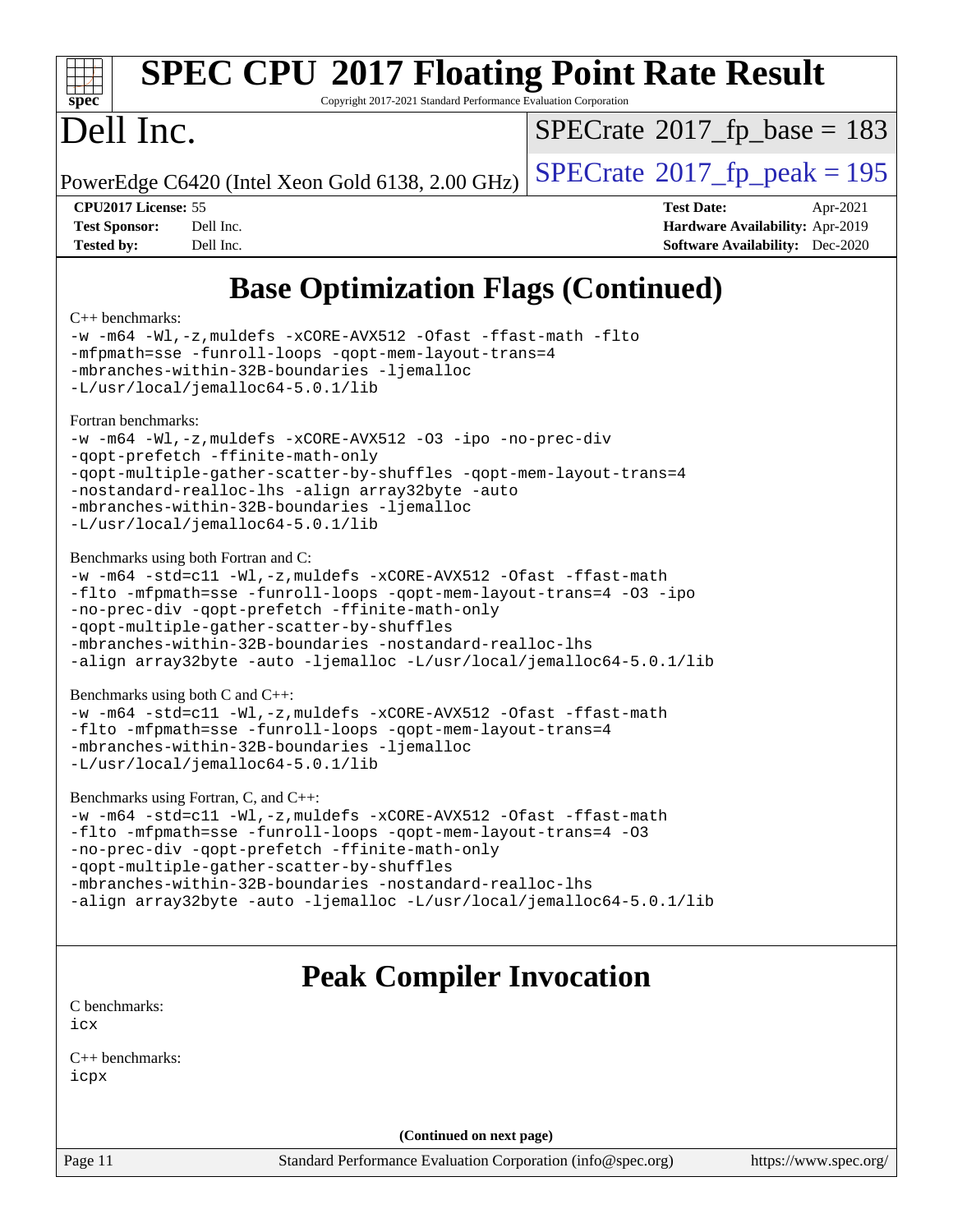# **[spec](http://www.spec.org/)**

# **[SPEC CPU](http://www.spec.org/auto/cpu2017/Docs/result-fields.html#SPECCPU2017FloatingPointRateResult)[2017 Floating Point Rate Result](http://www.spec.org/auto/cpu2017/Docs/result-fields.html#SPECCPU2017FloatingPointRateResult)**

Copyright 2017-2021 Standard Performance Evaluation Corporation

# Dell Inc.

 $SPECTate$ <sup>®</sup>[2017\\_fp\\_base =](http://www.spec.org/auto/cpu2017/Docs/result-fields.html#SPECrate2017fpbase) 183

PowerEdge C6420 (Intel Xeon Gold 6138, 2.00 GHz)  $\vert$  [SPECrate](http://www.spec.org/auto/cpu2017/Docs/result-fields.html#SPECrate2017fppeak)®[2017\\_fp\\_peak = 1](http://www.spec.org/auto/cpu2017/Docs/result-fields.html#SPECrate2017fppeak)95

**[CPU2017 License:](http://www.spec.org/auto/cpu2017/Docs/result-fields.html#CPU2017License)** 55 **[Test Date:](http://www.spec.org/auto/cpu2017/Docs/result-fields.html#TestDate)** Apr-2021 **[Test Sponsor:](http://www.spec.org/auto/cpu2017/Docs/result-fields.html#TestSponsor)** Dell Inc. **[Hardware Availability:](http://www.spec.org/auto/cpu2017/Docs/result-fields.html#HardwareAvailability)** Apr-2019 **[Tested by:](http://www.spec.org/auto/cpu2017/Docs/result-fields.html#Testedby)** Dell Inc. **[Software Availability:](http://www.spec.org/auto/cpu2017/Docs/result-fields.html#SoftwareAvailability)** Dec-2020

# **[Peak Compiler Invocation \(Continued\)](http://www.spec.org/auto/cpu2017/Docs/result-fields.html#PeakCompilerInvocation)**

[Fortran benchmarks](http://www.spec.org/auto/cpu2017/Docs/result-fields.html#Fortranbenchmarks):

[ifort](http://www.spec.org/cpu2017/results/res2021q4/cpu2017-20211122-30175.flags.html#user_FCpeak_intel_ifort_8111460550e3ca792625aed983ce982f94888b8b503583aa7ba2b8303487b4d8a21a13e7191a45c5fd58ff318f48f9492884d4413fa793fd88dd292cad7027ca)

[Benchmarks using both Fortran and C](http://www.spec.org/auto/cpu2017/Docs/result-fields.html#BenchmarksusingbothFortranandC):

521.wrf\_r: [ifort](http://www.spec.org/cpu2017/results/res2021q4/cpu2017-20211122-30175.flags.html#user_peakFCLD521_wrf_r_intel_ifort_8111460550e3ca792625aed983ce982f94888b8b503583aa7ba2b8303487b4d8a21a13e7191a45c5fd58ff318f48f9492884d4413fa793fd88dd292cad7027ca) [icc](http://www.spec.org/cpu2017/results/res2021q4/cpu2017-20211122-30175.flags.html#user_peakCC521_wrf_r_intel_icc_66fc1ee009f7361af1fbd72ca7dcefbb700085f36577c54f309893dd4ec40d12360134090235512931783d35fd58c0460139e722d5067c5574d8eaf2b3e37e92)

527.cam4\_r: [ifort](http://www.spec.org/cpu2017/results/res2021q4/cpu2017-20211122-30175.flags.html#user_peakFCLD527_cam4_r_intel_ifort_8111460550e3ca792625aed983ce982f94888b8b503583aa7ba2b8303487b4d8a21a13e7191a45c5fd58ff318f48f9492884d4413fa793fd88dd292cad7027ca) [icx](http://www.spec.org/cpu2017/results/res2021q4/cpu2017-20211122-30175.flags.html#user_peakCC527_cam4_r_intel_icx_fe2d28d19ae2a5db7c42fe0f2a2aed77cb715edd4aeb23434404a8be6683fe239869bb6ca8154ca98265c2e3b9226a719a0efe2953a4a7018c379b7010ccf087)

[Benchmarks using both C and C++](http://www.spec.org/auto/cpu2017/Docs/result-fields.html#BenchmarksusingbothCandCXX):

511.povray\_r: [icpc](http://www.spec.org/cpu2017/results/res2021q4/cpu2017-20211122-30175.flags.html#user_peakCXXLD511_povray_r_intel_icpc_c510b6838c7f56d33e37e94d029a35b4a7bccf4766a728ee175e80a419847e808290a9b78be685c44ab727ea267ec2f070ec5dc83b407c0218cded6866a35d07) [icc](http://www.spec.org/cpu2017/results/res2021q4/cpu2017-20211122-30175.flags.html#user_peakCC511_povray_r_intel_icc_66fc1ee009f7361af1fbd72ca7dcefbb700085f36577c54f309893dd4ec40d12360134090235512931783d35fd58c0460139e722d5067c5574d8eaf2b3e37e92)

526.blender\_r: [icpx](http://www.spec.org/cpu2017/results/res2021q4/cpu2017-20211122-30175.flags.html#user_peakCXXLD526_blender_r_intel_icpx_1e918ed14c436bf4b9b7c8bcdd51d4539fc71b3df010bd1e9f8732d9c34c2b2914e48204a846820f3c0ebb4095dea797a5c30b458ac0b6dffac65d78f781f5ca) [icx](http://www.spec.org/cpu2017/results/res2021q4/cpu2017-20211122-30175.flags.html#user_peakCC526_blender_r_intel_icx_fe2d28d19ae2a5db7c42fe0f2a2aed77cb715edd4aeb23434404a8be6683fe239869bb6ca8154ca98265c2e3b9226a719a0efe2953a4a7018c379b7010ccf087)

[Benchmarks using Fortran, C, and C++:](http://www.spec.org/auto/cpu2017/Docs/result-fields.html#BenchmarksusingFortranCandCXX) [icpx](http://www.spec.org/cpu2017/results/res2021q4/cpu2017-20211122-30175.flags.html#user_CC_CXX_FCpeak_intel_icpx_1e918ed14c436bf4b9b7c8bcdd51d4539fc71b3df010bd1e9f8732d9c34c2b2914e48204a846820f3c0ebb4095dea797a5c30b458ac0b6dffac65d78f781f5ca) [icx](http://www.spec.org/cpu2017/results/res2021q4/cpu2017-20211122-30175.flags.html#user_CC_CXX_FCpeak_intel_icx_fe2d28d19ae2a5db7c42fe0f2a2aed77cb715edd4aeb23434404a8be6683fe239869bb6ca8154ca98265c2e3b9226a719a0efe2953a4a7018c379b7010ccf087) [ifort](http://www.spec.org/cpu2017/results/res2021q4/cpu2017-20211122-30175.flags.html#user_CC_CXX_FCpeak_intel_ifort_8111460550e3ca792625aed983ce982f94888b8b503583aa7ba2b8303487b4d8a21a13e7191a45c5fd58ff318f48f9492884d4413fa793fd88dd292cad7027ca)

# **[Peak Portability Flags](http://www.spec.org/auto/cpu2017/Docs/result-fields.html#PeakPortabilityFlags)**

Same as Base Portability Flags

# **[Peak Optimization Flags](http://www.spec.org/auto/cpu2017/Docs/result-fields.html#PeakOptimizationFlags)**

[C benchmarks](http://www.spec.org/auto/cpu2017/Docs/result-fields.html#Cbenchmarks):

519.lbm\_r: basepeak = yes

538.imagick\_r: basepeak = yes

 544.nab\_r: [-w](http://www.spec.org/cpu2017/results/res2021q4/cpu2017-20211122-30175.flags.html#user_peakCCLD544_nab_r_supress_warning_66fb2c4e5c1dd10f38bdd29623979399e5ae75ae6e5453792d82ef66afed381df4a8602f92cac8d2ea0fffa7b93b4b1ccb9ecad4af01c9b2fe338b2082ae3859) [-std=c11](http://www.spec.org/cpu2017/results/res2021q4/cpu2017-20211122-30175.flags.html#user_peakCCLD544_nab_r_std-icc-std_0e1c27790398a4642dfca32ffe6c27b5796f9c2d2676156f2e42c9c44eaad0c049b1cdb667a270c34d979996257aeb8fc440bfb01818dbc9357bd9d174cb8524) [-m64](http://www.spec.org/cpu2017/results/res2021q4/cpu2017-20211122-30175.flags.html#user_peakCCLD544_nab_r_m64-icc) [-Wl,-z,muldefs](http://www.spec.org/cpu2017/results/res2021q4/cpu2017-20211122-30175.flags.html#user_peakEXTRA_LDFLAGS544_nab_r_link_force_multiple1_b4cbdb97b34bdee9ceefcfe54f4c8ea74255f0b02a4b23e853cdb0e18eb4525ac79b5a88067c842dd0ee6996c24547a27a4b99331201badda8798ef8a743f577) [-xCORE-AVX512](http://www.spec.org/cpu2017/results/res2021q4/cpu2017-20211122-30175.flags.html#user_peakCOPTIMIZE544_nab_r_f-xCORE-AVX512) [-flto](http://www.spec.org/cpu2017/results/res2021q4/cpu2017-20211122-30175.flags.html#user_peakCOPTIMIZE544_nab_r_f-flto) [-Ofast](http://www.spec.org/cpu2017/results/res2021q4/cpu2017-20211122-30175.flags.html#user_peakCOPTIMIZE544_nab_r_f-Ofast) [-qopt-mem-layout-trans=4](http://www.spec.org/cpu2017/results/res2021q4/cpu2017-20211122-30175.flags.html#user_peakCOPTIMIZE544_nab_r_f-qopt-mem-layout-trans_fa39e755916c150a61361b7846f310bcdf6f04e385ef281cadf3647acec3f0ae266d1a1d22d972a7087a248fd4e6ca390a3634700869573d231a252c784941a8)

[-fimf-accuracy-bits=14:sqrt](http://www.spec.org/cpu2017/results/res2021q4/cpu2017-20211122-30175.flags.html#user_peakEXTRA_OPTIMIZE544_nab_r_f-imf-accuracy-bits_dec3764af0c61f52590ca8f859bc2b38948cb3a9f4bd45f959a8dd6743142ff5c0d5c89fdfba8d7c6d41a5122d7dc4d32797a5effd20a981baa30839b7373d7d)

[-mbranches-within-32B-boundaries](http://www.spec.org/cpu2017/results/res2021q4/cpu2017-20211122-30175.flags.html#user_peakEXTRA_COPTIMIZE544_nab_r_f-mbranches-within-32B-boundaries) [-ljemalloc](http://www.spec.org/cpu2017/results/res2021q4/cpu2017-20211122-30175.flags.html#user_peakEXTRA_LIBS544_nab_r_jemalloc_link_lib_d1249b907c500fa1c0672f44f562e3d0f79738ae9e3c4a9c376d49f265a04b9c99b167ecedbf6711b3085be911c67ff61f150a17b3472be731631ba4d0471706) [-L/usr/local/jemalloc64-5.0.1/lib](http://www.spec.org/cpu2017/results/res2021q4/cpu2017-20211122-30175.flags.html#user_peakEXTRA_LIBS544_nab_r_jemalloc_link_path64_1_cc289568b1a6c0fd3b62c91b824c27fcb5af5e8098e6ad028160d21144ef1b8aef3170d2acf0bee98a8da324cfe4f67d0a3d0c4cc4673d993d694dc2a0df248b)

[C++ benchmarks:](http://www.spec.org/auto/cpu2017/Docs/result-fields.html#CXXbenchmarks)

508.namd\_r: basepeak = yes

 510.parest\_r: [-w](http://www.spec.org/cpu2017/results/res2021q4/cpu2017-20211122-30175.flags.html#user_peakCXXLD510_parest_r_supress_warning_66fb2c4e5c1dd10f38bdd29623979399e5ae75ae6e5453792d82ef66afed381df4a8602f92cac8d2ea0fffa7b93b4b1ccb9ecad4af01c9b2fe338b2082ae3859) [-m64](http://www.spec.org/cpu2017/results/res2021q4/cpu2017-20211122-30175.flags.html#user_peakCXXLD510_parest_r_m64-icc) [-Wl,-z,muldefs](http://www.spec.org/cpu2017/results/res2021q4/cpu2017-20211122-30175.flags.html#user_peakEXTRA_LDFLAGS510_parest_r_link_force_multiple1_b4cbdb97b34bdee9ceefcfe54f4c8ea74255f0b02a4b23e853cdb0e18eb4525ac79b5a88067c842dd0ee6996c24547a27a4b99331201badda8798ef8a743f577) [-xCORE-AVX512](http://www.spec.org/cpu2017/results/res2021q4/cpu2017-20211122-30175.flags.html#user_peakCXXOPTIMIZE510_parest_r_f-xCORE-AVX512) [-Ofast](http://www.spec.org/cpu2017/results/res2021q4/cpu2017-20211122-30175.flags.html#user_peakCXXOPTIMIZE510_parest_r_f-Ofast) [-ffast-math](http://www.spec.org/cpu2017/results/res2021q4/cpu2017-20211122-30175.flags.html#user_peakCXXOPTIMIZE510_parest_r_f-ffast-math) [-flto](http://www.spec.org/cpu2017/results/res2021q4/cpu2017-20211122-30175.flags.html#user_peakCXXOPTIMIZE510_parest_r_f-flto) [-mfpmath=sse](http://www.spec.org/cpu2017/results/res2021q4/cpu2017-20211122-30175.flags.html#user_peakCXXOPTIMIZE510_parest_r_f-mfpmath_70eb8fac26bde974f8ab713bc9086c5621c0b8d2f6c86f38af0bd7062540daf19db5f3a066d8c6684be05d84c9b6322eb3b5be6619d967835195b93d6c02afa1) [-funroll-loops](http://www.spec.org/cpu2017/results/res2021q4/cpu2017-20211122-30175.flags.html#user_peakCXXOPTIMIZE510_parest_r_f-funroll-loops)

**(Continued on next page)**

Page 12 Standard Performance Evaluation Corporation [\(info@spec.org\)](mailto:info@spec.org) <https://www.spec.org/>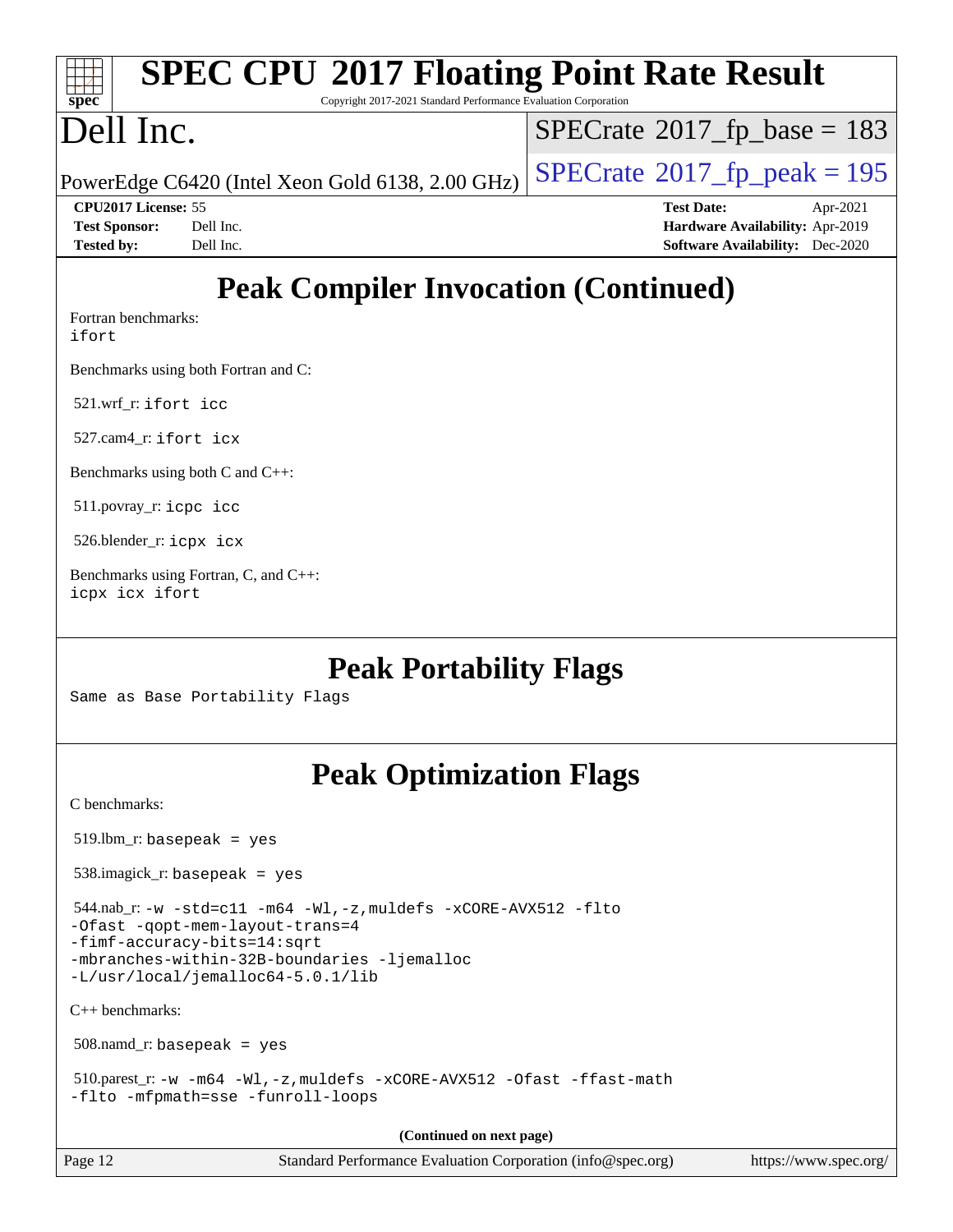#### **[SPEC CPU](http://www.spec.org/auto/cpu2017/Docs/result-fields.html#SPECCPU2017FloatingPointRateResult)[2017 Floating Point Rate Result](http://www.spec.org/auto/cpu2017/Docs/result-fields.html#SPECCPU2017FloatingPointRateResult)**  $\pm$   $\prime$ **[spec](http://www.spec.org/)** Copyright 2017-2021 Standard Performance Evaluation Corporation Dell Inc.  $SPECTate$ <sup>®</sup>[2017\\_fp\\_base =](http://www.spec.org/auto/cpu2017/Docs/result-fields.html#SPECrate2017fpbase) 183 PowerEdge C6420 (Intel Xeon Gold 6138, 2.00 GHz)  $\left|$  [SPECrate](http://www.spec.org/auto/cpu2017/Docs/result-fields.html#SPECrate2017fppeak)<sup>®</sup>[2017\\_fp\\_peak = 1](http://www.spec.org/auto/cpu2017/Docs/result-fields.html#SPECrate2017fppeak)95 **[CPU2017 License:](http://www.spec.org/auto/cpu2017/Docs/result-fields.html#CPU2017License)** 55 **[Test Date:](http://www.spec.org/auto/cpu2017/Docs/result-fields.html#TestDate)** Apr-2021 **[Test Sponsor:](http://www.spec.org/auto/cpu2017/Docs/result-fields.html#TestSponsor)** Dell Inc. **[Hardware Availability:](http://www.spec.org/auto/cpu2017/Docs/result-fields.html#HardwareAvailability)** Apr-2019 **[Tested by:](http://www.spec.org/auto/cpu2017/Docs/result-fields.html#Testedby)** Dell Inc. **[Software Availability:](http://www.spec.org/auto/cpu2017/Docs/result-fields.html#SoftwareAvailability)** Dec-2020 **[Peak Optimization Flags \(Continued\)](http://www.spec.org/auto/cpu2017/Docs/result-fields.html#PeakOptimizationFlags)** 510.parest r (continued): [-qopt-mem-layout-trans=4](http://www.spec.org/cpu2017/results/res2021q4/cpu2017-20211122-30175.flags.html#user_peakCXXOPTIMIZE510_parest_r_f-qopt-mem-layout-trans_fa39e755916c150a61361b7846f310bcdf6f04e385ef281cadf3647acec3f0ae266d1a1d22d972a7087a248fd4e6ca390a3634700869573d231a252c784941a8) [-mbranches-within-32B-boundaries](http://www.spec.org/cpu2017/results/res2021q4/cpu2017-20211122-30175.flags.html#user_peakEXTRA_CXXOPTIMIZE510_parest_r_f-mbranches-within-32B-boundaries) [-ljemalloc](http://www.spec.org/cpu2017/results/res2021q4/cpu2017-20211122-30175.flags.html#user_peakEXTRA_LIBS510_parest_r_jemalloc_link_lib_d1249b907c500fa1c0672f44f562e3d0f79738ae9e3c4a9c376d49f265a04b9c99b167ecedbf6711b3085be911c67ff61f150a17b3472be731631ba4d0471706) [-L/usr/local/jemalloc64-5.0.1/lib](http://www.spec.org/cpu2017/results/res2021q4/cpu2017-20211122-30175.flags.html#user_peakEXTRA_LIBS510_parest_r_jemalloc_link_path64_1_cc289568b1a6c0fd3b62c91b824c27fcb5af5e8098e6ad028160d21144ef1b8aef3170d2acf0bee98a8da324cfe4f67d0a3d0c4cc4673d993d694dc2a0df248b) [Fortran benchmarks](http://www.spec.org/auto/cpu2017/Docs/result-fields.html#Fortranbenchmarks): 503.bwaves\_r: [-w](http://www.spec.org/cpu2017/results/res2021q4/cpu2017-20211122-30175.flags.html#user_peakFCLD503_bwaves_r_supress_warning_66fb2c4e5c1dd10f38bdd29623979399e5ae75ae6e5453792d82ef66afed381df4a8602f92cac8d2ea0fffa7b93b4b1ccb9ecad4af01c9b2fe338b2082ae3859) [-m64](http://www.spec.org/cpu2017/results/res2021q4/cpu2017-20211122-30175.flags.html#user_peakFCLD503_bwaves_r_m64-icc) [-Wl,-z,muldefs](http://www.spec.org/cpu2017/results/res2021q4/cpu2017-20211122-30175.flags.html#user_peakEXTRA_LDFLAGS503_bwaves_r_link_force_multiple1_b4cbdb97b34bdee9ceefcfe54f4c8ea74255f0b02a4b23e853cdb0e18eb4525ac79b5a88067c842dd0ee6996c24547a27a4b99331201badda8798ef8a743f577) [-xCORE-AVX512](http://www.spec.org/cpu2017/results/res2021q4/cpu2017-20211122-30175.flags.html#user_peakFOPTIMIZE503_bwaves_r_f-xCORE-AVX512) [-O3](http://www.spec.org/cpu2017/results/res2021q4/cpu2017-20211122-30175.flags.html#user_peakFOPTIMIZE503_bwaves_r_f-O3) [-ipo](http://www.spec.org/cpu2017/results/res2021q4/cpu2017-20211122-30175.flags.html#user_peakFOPTIMIZE503_bwaves_r_f-ipo) [-no-prec-div](http://www.spec.org/cpu2017/results/res2021q4/cpu2017-20211122-30175.flags.html#user_peakFOPTIMIZE503_bwaves_r_f-no-prec-div) [-qopt-prefetch](http://www.spec.org/cpu2017/results/res2021q4/cpu2017-20211122-30175.flags.html#user_peakFOPTIMIZE503_bwaves_r_f-qopt-prefetch) [-ffinite-math-only](http://www.spec.org/cpu2017/results/res2021q4/cpu2017-20211122-30175.flags.html#user_peakFOPTIMIZE503_bwaves_r_f_finite_math_only_cb91587bd2077682c4b38af759c288ed7c732db004271a9512da14a4f8007909a5f1427ecbf1a0fb78ff2a814402c6114ac565ca162485bbcae155b5e4258871) [-qopt-multiple-gather-scatter-by-shuffles](http://www.spec.org/cpu2017/results/res2021q4/cpu2017-20211122-30175.flags.html#user_peakFOPTIMIZE503_bwaves_r_f-qopt-multiple-gather-scatter-by-shuffles) [-qopt-mem-layout-trans=4](http://www.spec.org/cpu2017/results/res2021q4/cpu2017-20211122-30175.flags.html#user_peakFOPTIMIZE503_bwaves_r_f-qopt-mem-layout-trans_fa39e755916c150a61361b7846f310bcdf6f04e385ef281cadf3647acec3f0ae266d1a1d22d972a7087a248fd4e6ca390a3634700869573d231a252c784941a8) [-nostandard-realloc-lhs](http://www.spec.org/cpu2017/results/res2021q4/cpu2017-20211122-30175.flags.html#user_peakEXTRA_FOPTIMIZE503_bwaves_r_f_2003_std_realloc_82b4557e90729c0f113870c07e44d33d6f5a304b4f63d4c15d2d0f1fab99f5daaed73bdb9275d9ae411527f28b936061aa8b9c8f2d63842963b95c9dd6426b8a) [-align array32byte](http://www.spec.org/cpu2017/results/res2021q4/cpu2017-20211122-30175.flags.html#user_peakEXTRA_FOPTIMIZE503_bwaves_r_align_array32byte_b982fe038af199962ba9a80c053b8342c548c85b40b8e86eb3cc33dee0d7986a4af373ac2d51c3f7cf710a18d62fdce2948f201cd044323541f22fc0fffc51b6) [-auto](http://www.spec.org/cpu2017/results/res2021q4/cpu2017-20211122-30175.flags.html#user_peakEXTRA_FOPTIMIZE503_bwaves_r_f-auto) [-mbranches-within-32B-boundaries](http://www.spec.org/cpu2017/results/res2021q4/cpu2017-20211122-30175.flags.html#user_peakEXTRA_FOPTIMIZE503_bwaves_r_f-mbranches-within-32B-boundaries) [-ljemalloc](http://www.spec.org/cpu2017/results/res2021q4/cpu2017-20211122-30175.flags.html#user_peakEXTRA_LIBS503_bwaves_r_jemalloc_link_lib_d1249b907c500fa1c0672f44f562e3d0f79738ae9e3c4a9c376d49f265a04b9c99b167ecedbf6711b3085be911c67ff61f150a17b3472be731631ba4d0471706) [-L/usr/local/jemalloc64-5.0.1/lib](http://www.spec.org/cpu2017/results/res2021q4/cpu2017-20211122-30175.flags.html#user_peakEXTRA_LIBS503_bwaves_r_jemalloc_link_path64_1_cc289568b1a6c0fd3b62c91b824c27fcb5af5e8098e6ad028160d21144ef1b8aef3170d2acf0bee98a8da324cfe4f67d0a3d0c4cc4673d993d694dc2a0df248b) 549.fotonik3d\_r: basepeak = yes 554.roms\_r: Same as 503.bwaves\_r [Benchmarks using both Fortran and C](http://www.spec.org/auto/cpu2017/Docs/result-fields.html#BenchmarksusingbothFortranandC): 521.wrf\_r: [-prof-gen](http://www.spec.org/cpu2017/results/res2021q4/cpu2017-20211122-30175.flags.html#user_peakPASS1_CFLAGSPASS1_FFLAGSPASS1_LDFLAGS521_wrf_r_prof_gen_5aa4926d6013ddb2a31985c654b3eb18169fc0c6952a63635c234f711e6e63dd76e94ad52365559451ec499a2cdb89e4dc58ba4c67ef54ca681ffbe1461d6b36)(pass 1) [-prof-use](http://www.spec.org/cpu2017/results/res2021q4/cpu2017-20211122-30175.flags.html#user_peakPASS2_CFLAGSPASS2_FFLAGSPASS2_LDFLAGS521_wrf_r_prof_use_1a21ceae95f36a2b53c25747139a6c16ca95bd9def2a207b4f0849963b97e94f5260e30a0c64f4bb623698870e679ca08317ef8150905d41bd88c6f78df73f19)(pass 2) [-xCORE-AVX512](http://www.spec.org/cpu2017/results/res2021q4/cpu2017-20211122-30175.flags.html#user_peakCOPTIMIZE521_wrf_r_f-xCORE-AVX512) [-O3](http://www.spec.org/cpu2017/results/res2021q4/cpu2017-20211122-30175.flags.html#user_peakCOPTIMIZE521_wrf_r_f-O3) [-ipo](http://www.spec.org/cpu2017/results/res2021q4/cpu2017-20211122-30175.flags.html#user_peakCOPTIMIZE521_wrf_r_f-ipo) [-no-prec-div](http://www.spec.org/cpu2017/results/res2021q4/cpu2017-20211122-30175.flags.html#user_peakCOPTIMIZE521_wrf_r_f-no-prec-div) [-qopt-prefetch](http://www.spec.org/cpu2017/results/res2021q4/cpu2017-20211122-30175.flags.html#user_peakCOPTIMIZE521_wrf_r_f-qopt-prefetch) [-ffinite-math-only](http://www.spec.org/cpu2017/results/res2021q4/cpu2017-20211122-30175.flags.html#user_peakCOPTIMIZE521_wrf_r_f_finite_math_only_cb91587bd2077682c4b38af759c288ed7c732db004271a9512da14a4f8007909a5f1427ecbf1a0fb78ff2a814402c6114ac565ca162485bbcae155b5e4258871) [-qopt-multiple-gather-scatter-by-shuffles](http://www.spec.org/cpu2017/results/res2021q4/cpu2017-20211122-30175.flags.html#user_peakCOPTIMIZE521_wrf_r_f-qopt-multiple-gather-scatter-by-shuffles) [-qopt-mem-layout-trans=4](http://www.spec.org/cpu2017/results/res2021q4/cpu2017-20211122-30175.flags.html#user_peakCOPTIMIZE521_wrf_r_f-qopt-mem-layout-trans_fa39e755916c150a61361b7846f310bcdf6f04e385ef281cadf3647acec3f0ae266d1a1d22d972a7087a248fd4e6ca390a3634700869573d231a252c784941a8) [-mbranches-within-32B-boundaries](http://www.spec.org/cpu2017/results/res2021q4/cpu2017-20211122-30175.flags.html#user_peakEXTRA_COPTIMIZEEXTRA_FOPTIMIZE521_wrf_r_f-mbranches-within-32B-boundaries) [-nostandard-realloc-lhs](http://www.spec.org/cpu2017/results/res2021q4/cpu2017-20211122-30175.flags.html#user_peakEXTRA_FOPTIMIZE521_wrf_r_f_2003_std_realloc_82b4557e90729c0f113870c07e44d33d6f5a304b4f63d4c15d2d0f1fab99f5daaed73bdb9275d9ae411527f28b936061aa8b9c8f2d63842963b95c9dd6426b8a) [-align array32byte](http://www.spec.org/cpu2017/results/res2021q4/cpu2017-20211122-30175.flags.html#user_peakEXTRA_FOPTIMIZE521_wrf_r_align_array32byte_b982fe038af199962ba9a80c053b8342c548c85b40b8e86eb3cc33dee0d7986a4af373ac2d51c3f7cf710a18d62fdce2948f201cd044323541f22fc0fffc51b6) [-auto](http://www.spec.org/cpu2017/results/res2021q4/cpu2017-20211122-30175.flags.html#user_peakEXTRA_FOPTIMIZE521_wrf_r_f-auto) [-L/usr/local/jemalloc64-5.0.1/lib](http://www.spec.org/cpu2017/results/res2021q4/cpu2017-20211122-30175.flags.html#user_peakEXTRA_LIBS521_wrf_r_jemalloc_link_path64_1_cc289568b1a6c0fd3b62c91b824c27fcb5af5e8098e6ad028160d21144ef1b8aef3170d2acf0bee98a8da324cfe4f67d0a3d0c4cc4673d993d694dc2a0df248b) [-ljemalloc](http://www.spec.org/cpu2017/results/res2021q4/cpu2017-20211122-30175.flags.html#user_peakEXTRA_LIBS521_wrf_r_jemalloc_link_lib_d1249b907c500fa1c0672f44f562e3d0f79738ae9e3c4a9c376d49f265a04b9c99b167ecedbf6711b3085be911c67ff61f150a17b3472be731631ba4d0471706)  $527$ .cam $4$ \_r: basepeak = yes [Benchmarks using both C and C++](http://www.spec.org/auto/cpu2017/Docs/result-fields.html#BenchmarksusingbothCandCXX): 511.povray\_r: [-prof-gen](http://www.spec.org/cpu2017/results/res2021q4/cpu2017-20211122-30175.flags.html#user_peakPASS1_CFLAGSPASS1_CXXFLAGSPASS1_LDFLAGS511_povray_r_prof_gen_5aa4926d6013ddb2a31985c654b3eb18169fc0c6952a63635c234f711e6e63dd76e94ad52365559451ec499a2cdb89e4dc58ba4c67ef54ca681ffbe1461d6b36)(pass 1) [-prof-use](http://www.spec.org/cpu2017/results/res2021q4/cpu2017-20211122-30175.flags.html#user_peakPASS2_CFLAGSPASS2_CXXFLAGSPASS2_LDFLAGS511_povray_r_prof_use_1a21ceae95f36a2b53c25747139a6c16ca95bd9def2a207b4f0849963b97e94f5260e30a0c64f4bb623698870e679ca08317ef8150905d41bd88c6f78df73f19)(pass 2) [-xCORE-AVX512](http://www.spec.org/cpu2017/results/res2021q4/cpu2017-20211122-30175.flags.html#user_peakCOPTIMIZECXXOPTIMIZE511_povray_r_f-xCORE-AVX512) [-O3](http://www.spec.org/cpu2017/results/res2021q4/cpu2017-20211122-30175.flags.html#user_peakCOPTIMIZECXXOPTIMIZE511_povray_r_f-O3) [-ipo](http://www.spec.org/cpu2017/results/res2021q4/cpu2017-20211122-30175.flags.html#user_peakCOPTIMIZECXXOPTIMIZE511_povray_r_f-ipo) [-no-prec-div](http://www.spec.org/cpu2017/results/res2021q4/cpu2017-20211122-30175.flags.html#user_peakCOPTIMIZECXXOPTIMIZE511_povray_r_f-no-prec-div) [-qopt-prefetch](http://www.spec.org/cpu2017/results/res2021q4/cpu2017-20211122-30175.flags.html#user_peakCOPTIMIZECXXOPTIMIZE511_povray_r_f-qopt-prefetch) [-ffinite-math-only](http://www.spec.org/cpu2017/results/res2021q4/cpu2017-20211122-30175.flags.html#user_peakCOPTIMIZECXXOPTIMIZE511_povray_r_f_finite_math_only_cb91587bd2077682c4b38af759c288ed7c732db004271a9512da14a4f8007909a5f1427ecbf1a0fb78ff2a814402c6114ac565ca162485bbcae155b5e4258871) [-qopt-multiple-gather-scatter-by-shuffles](http://www.spec.org/cpu2017/results/res2021q4/cpu2017-20211122-30175.flags.html#user_peakCOPTIMIZECXXOPTIMIZE511_povray_r_f-qopt-multiple-gather-scatter-by-shuffles) [-qopt-mem-layout-trans=4](http://www.spec.org/cpu2017/results/res2021q4/cpu2017-20211122-30175.flags.html#user_peakCOPTIMIZECXXOPTIMIZE511_povray_r_f-qopt-mem-layout-trans_fa39e755916c150a61361b7846f310bcdf6f04e385ef281cadf3647acec3f0ae266d1a1d22d972a7087a248fd4e6ca390a3634700869573d231a252c784941a8) [-mbranches-within-32B-boundaries](http://www.spec.org/cpu2017/results/res2021q4/cpu2017-20211122-30175.flags.html#user_peakEXTRA_COPTIMIZEEXTRA_CXXOPTIMIZE511_povray_r_f-mbranches-within-32B-boundaries) [-L/usr/local/jemalloc64-5.0.1/lib](http://www.spec.org/cpu2017/results/res2021q4/cpu2017-20211122-30175.flags.html#user_peakEXTRA_LIBS511_povray_r_jemalloc_link_path64_1_cc289568b1a6c0fd3b62c91b824c27fcb5af5e8098e6ad028160d21144ef1b8aef3170d2acf0bee98a8da324cfe4f67d0a3d0c4cc4673d993d694dc2a0df248b) [-ljemalloc](http://www.spec.org/cpu2017/results/res2021q4/cpu2017-20211122-30175.flags.html#user_peakEXTRA_LIBS511_povray_r_jemalloc_link_lib_d1249b907c500fa1c0672f44f562e3d0f79738ae9e3c4a9c376d49f265a04b9c99b167ecedbf6711b3085be911c67ff61f150a17b3472be731631ba4d0471706) 526.blender\_r: basepeak = yes [Benchmarks using Fortran, C, and C++:](http://www.spec.org/auto/cpu2017/Docs/result-fields.html#BenchmarksusingFortranCandCXX) 507.cactuBSSN\_r: basepeak = yes [The flags files that were used to format this result can be browsed at](tmsearch) [http://www.spec.org/cpu2017/flags/Intel-ic2021-official-linux64\\_revA.html](http://www.spec.org/cpu2017/flags/Intel-ic2021-official-linux64_revA.html) <http://www.spec.org/cpu2017/flags/Dell-Platform-Flags-PowerEdge-revE12.html>